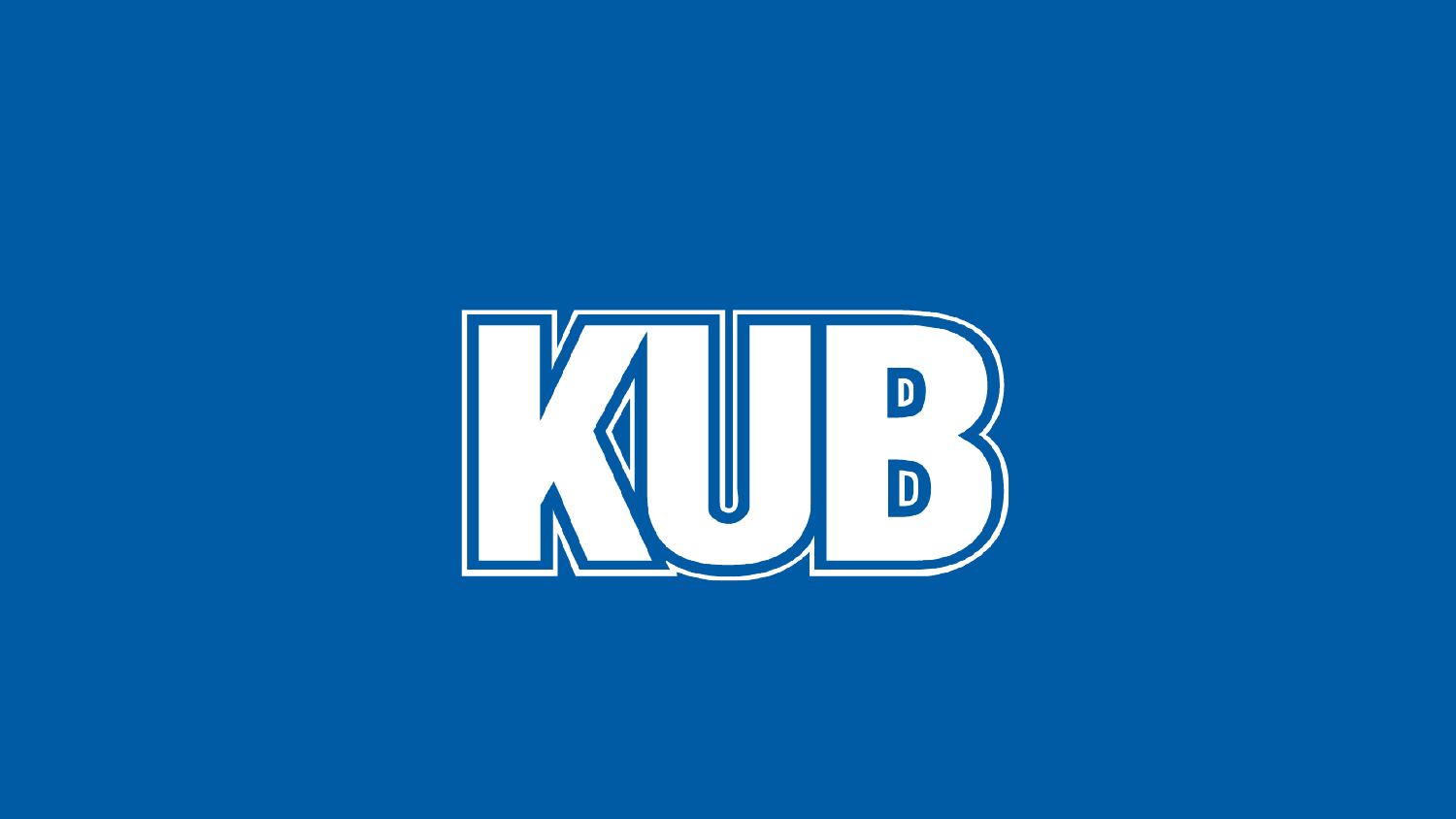# **Green Invest Amendments New Solar Purchase and Pricing Change**

**November 19, 2020**



#### **Resolution 1426**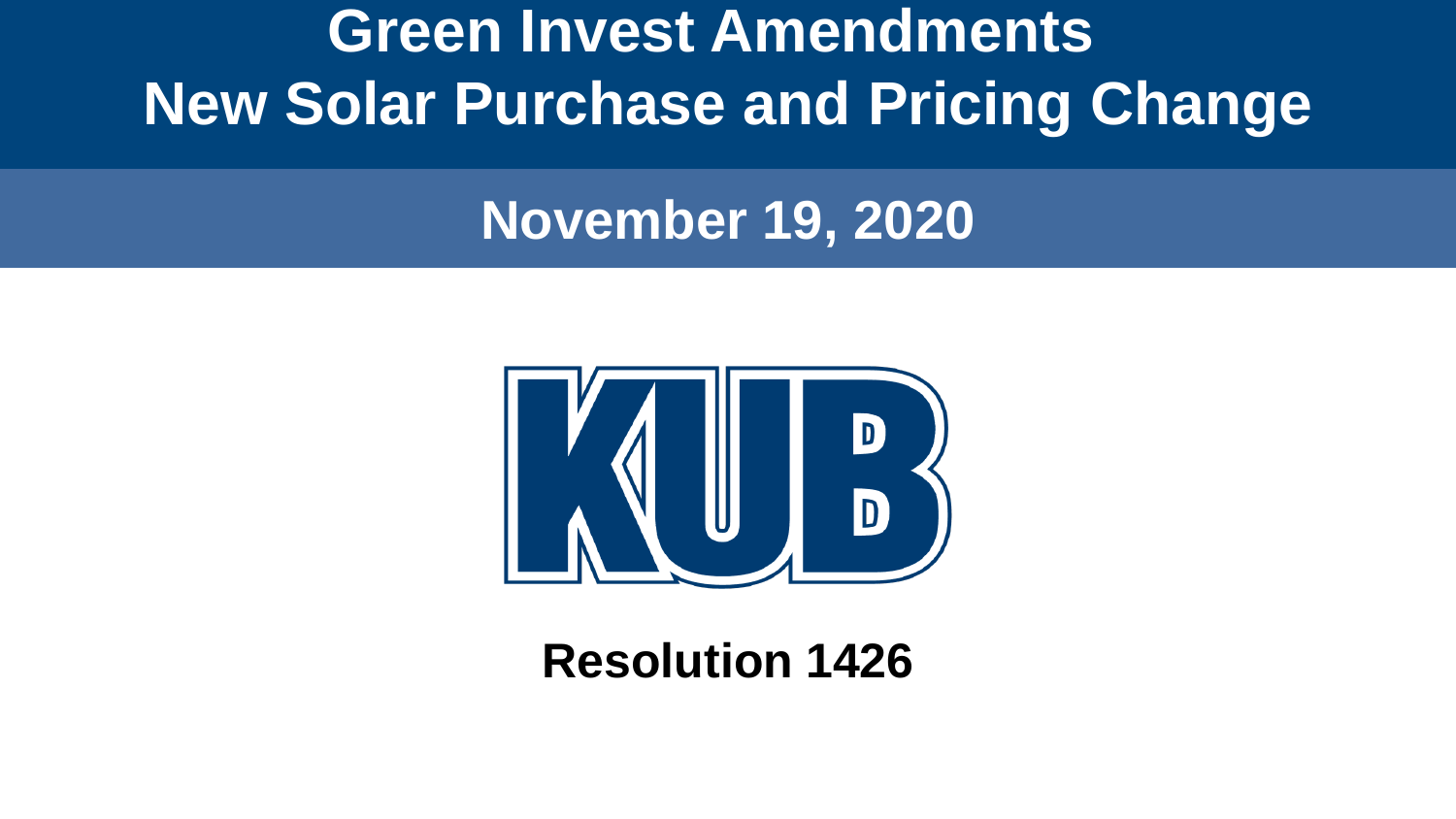# **Original Green Invest Agreement**

- First-of-its-kind agreement with TVA to purchase 212 MW of solar in March 2020
- Purchase includes solar output from two new installations
	- 177 MW Ridgely, TN
	- 35 MW Columbus, MS
- Represents 8% of KUB's system load or enough to serve 35,000 homes
- Solar scheduled to come on-line in fall 2022 (Columbus) and summer 2023 (Ridgely)
	- ◼ Annual cost \$825,000; 20-year term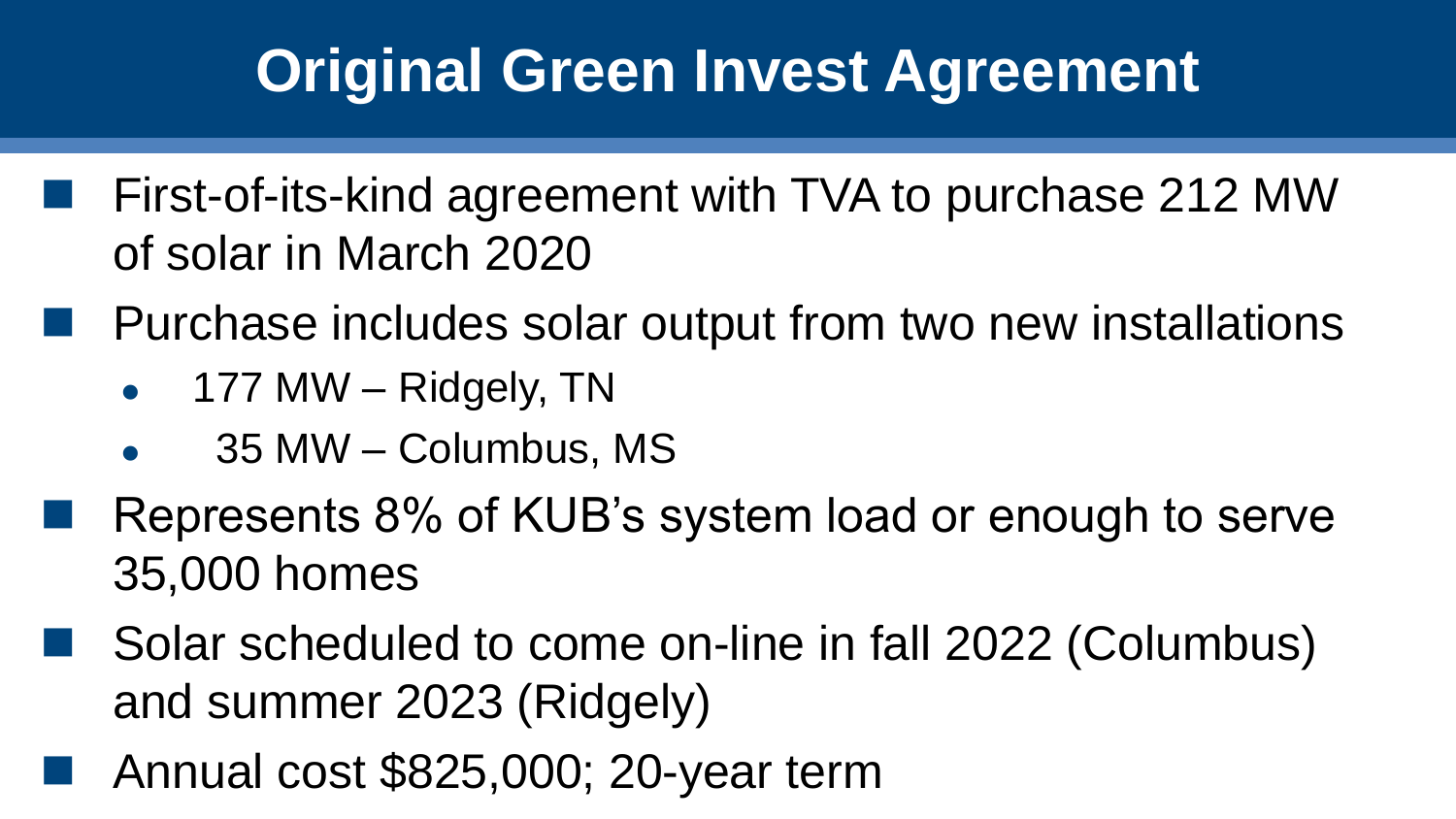# **Proposed Additional Solar Purchase**

290 MW of new solar split among three installations

- 200 MW West Point, MS
- 55 MW Tullahoma, TN
- 35 MW Columbus, MS
- Represents 12% of KUB's system load or enough to serve 48,000 homes
- Solar scheduled to come on-line in fall 2022 (Columbus) and fall 2023 (Tullahoma and West Point)
- Annual cost \$806,000
- 20-year term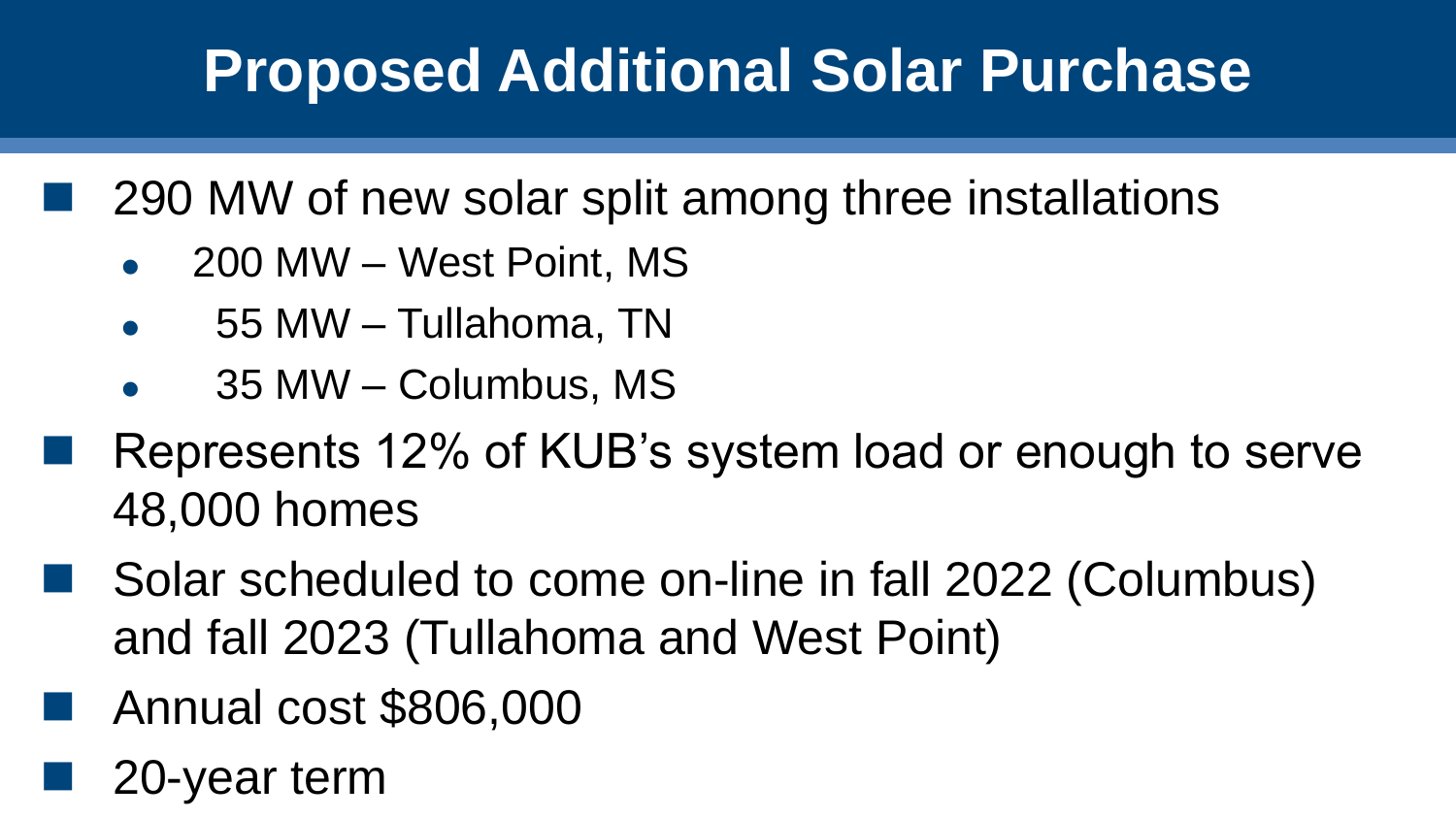# **Green Invest Pricing Structure Change**

- Provides more favorable terms for purchase of solar and other renewable sources of generation
- Includes small annual fee to cover TVA administrative costs
- Results in 30% lower unit cost (\$/MW) allowing for greater investment in solar (290 MW vs 212 MW)
- Requires amendment to Green Invest Agreement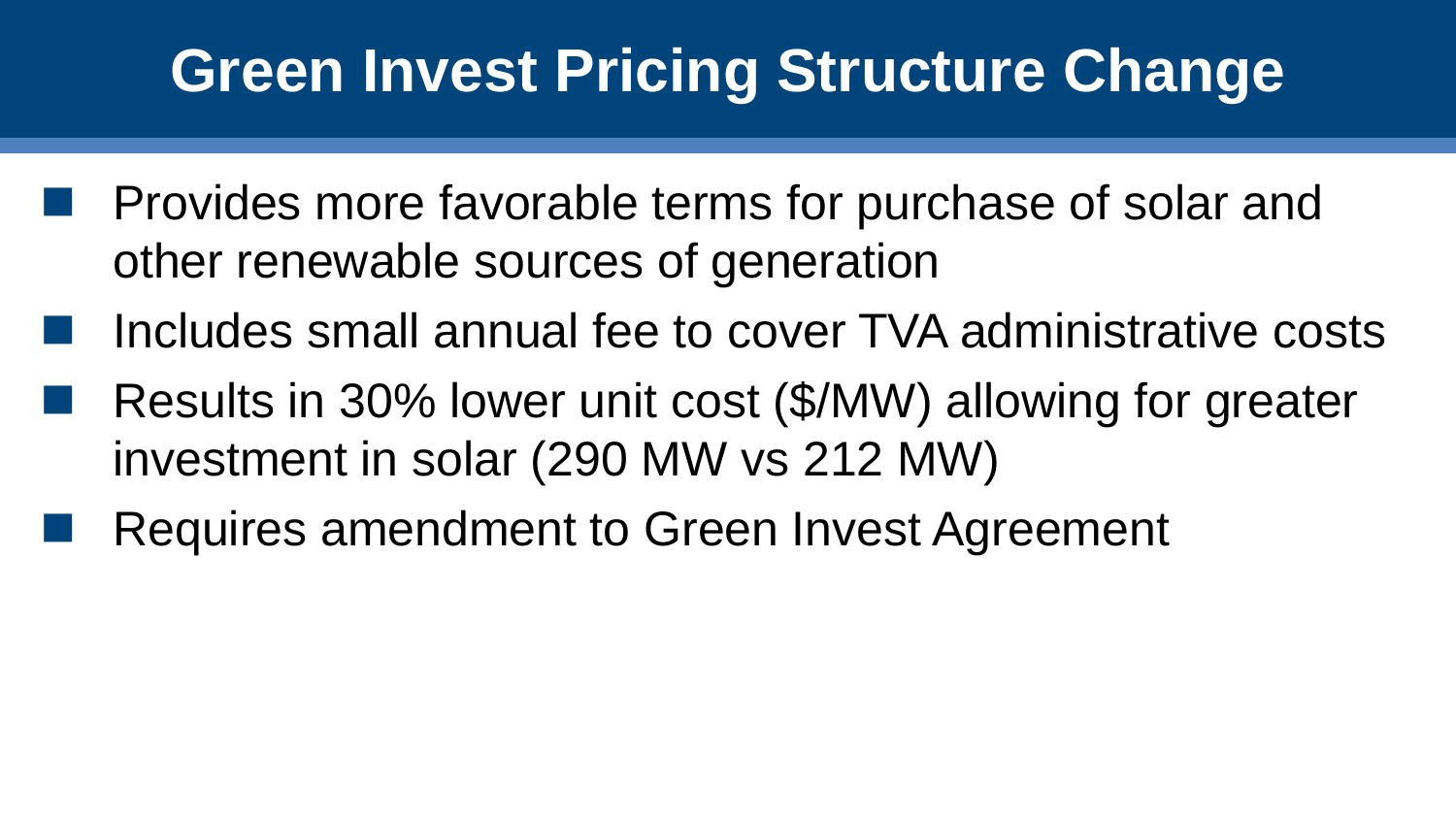# **KUB Committed to Renewable Power Sources**

### **Total KUB Green Invest Purchases**

| 502                 | <b>1.1 Billion</b> | 83,000        | 20%                |
|---------------------|--------------------|---------------|--------------------|
| <b>MW New Solar</b> | kWh.               | <b>Homes</b>  | KUB                |
| in the Valley       | per Year           | <b>Served</b> | <b>System Load</b> |

#### Other renewable projects to come

- Community solar project in development
- Self generation up to 80 MW under power supply contract flexibility provision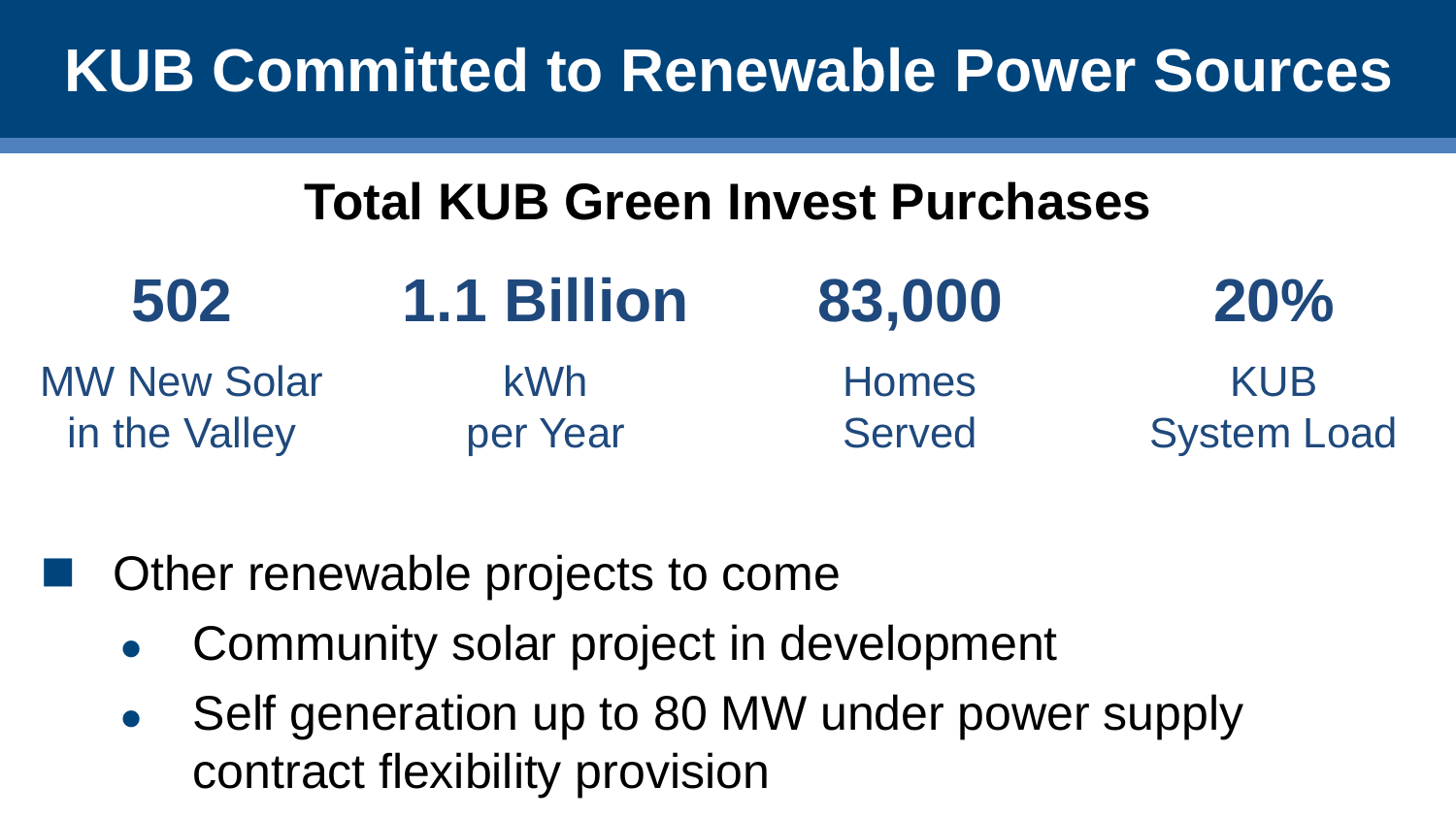### **Top Commercial Solar Installations (2019)**



*Source: Solar Energy Industries Association (SEIA)*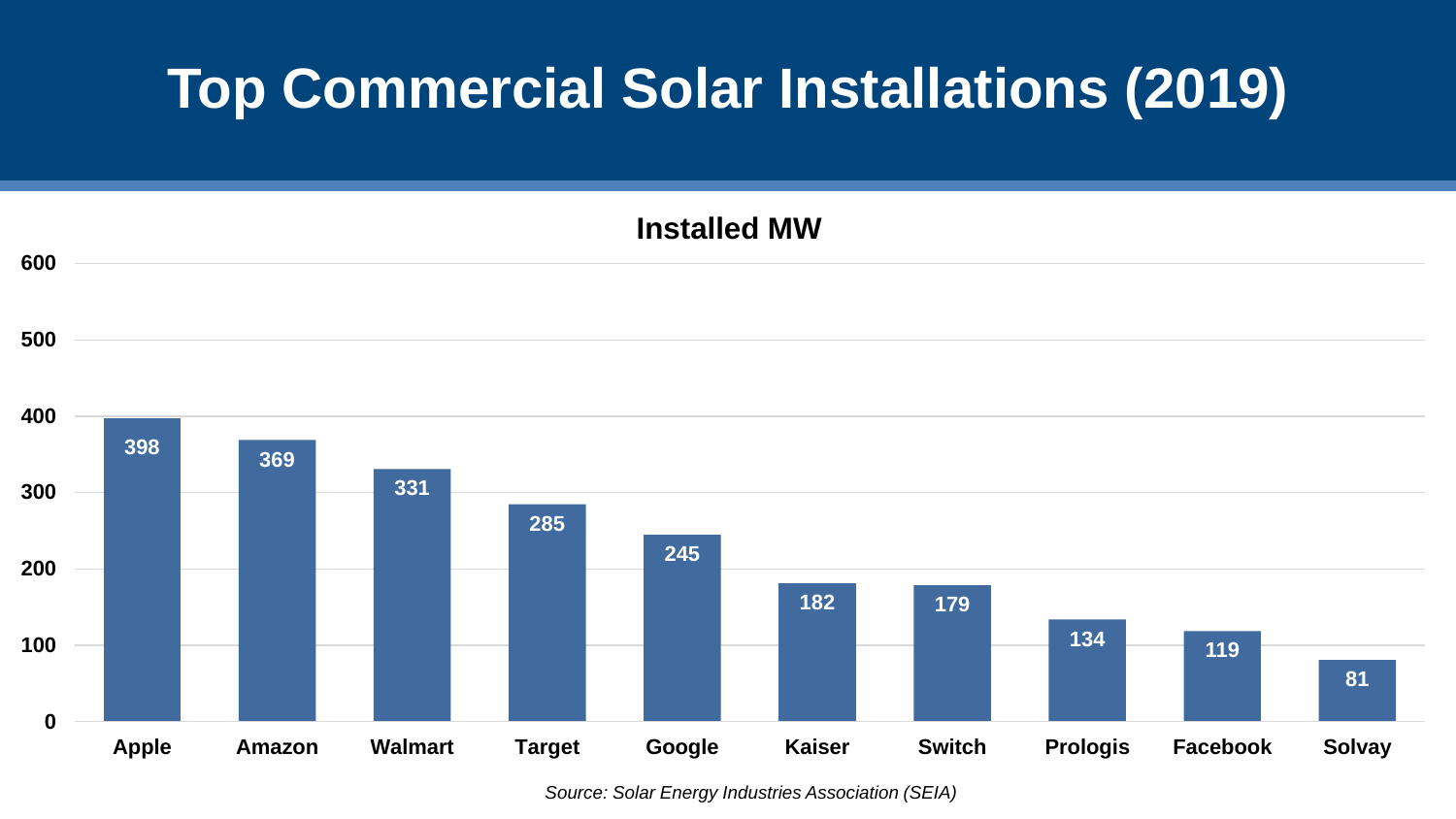### **KUB Compared With Top Commercial Solar Installations (2019)**



*Source: Solar Energy Industries Association (SEIA)*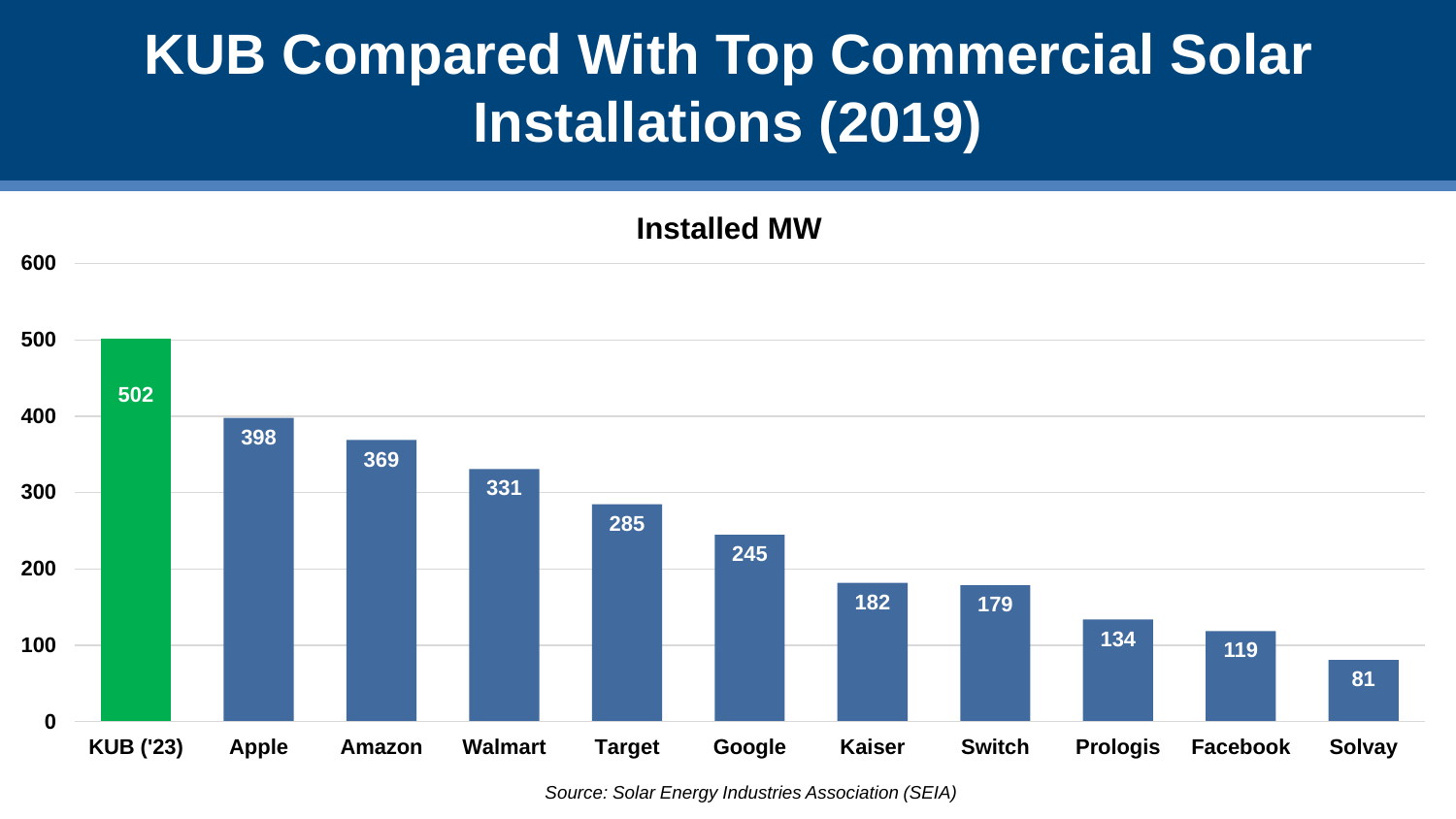## **Resolution 1426**

◼ Authorizes President and CEO to execute Green Invest amendments for pricing structure change and 290 MW of new solar purchases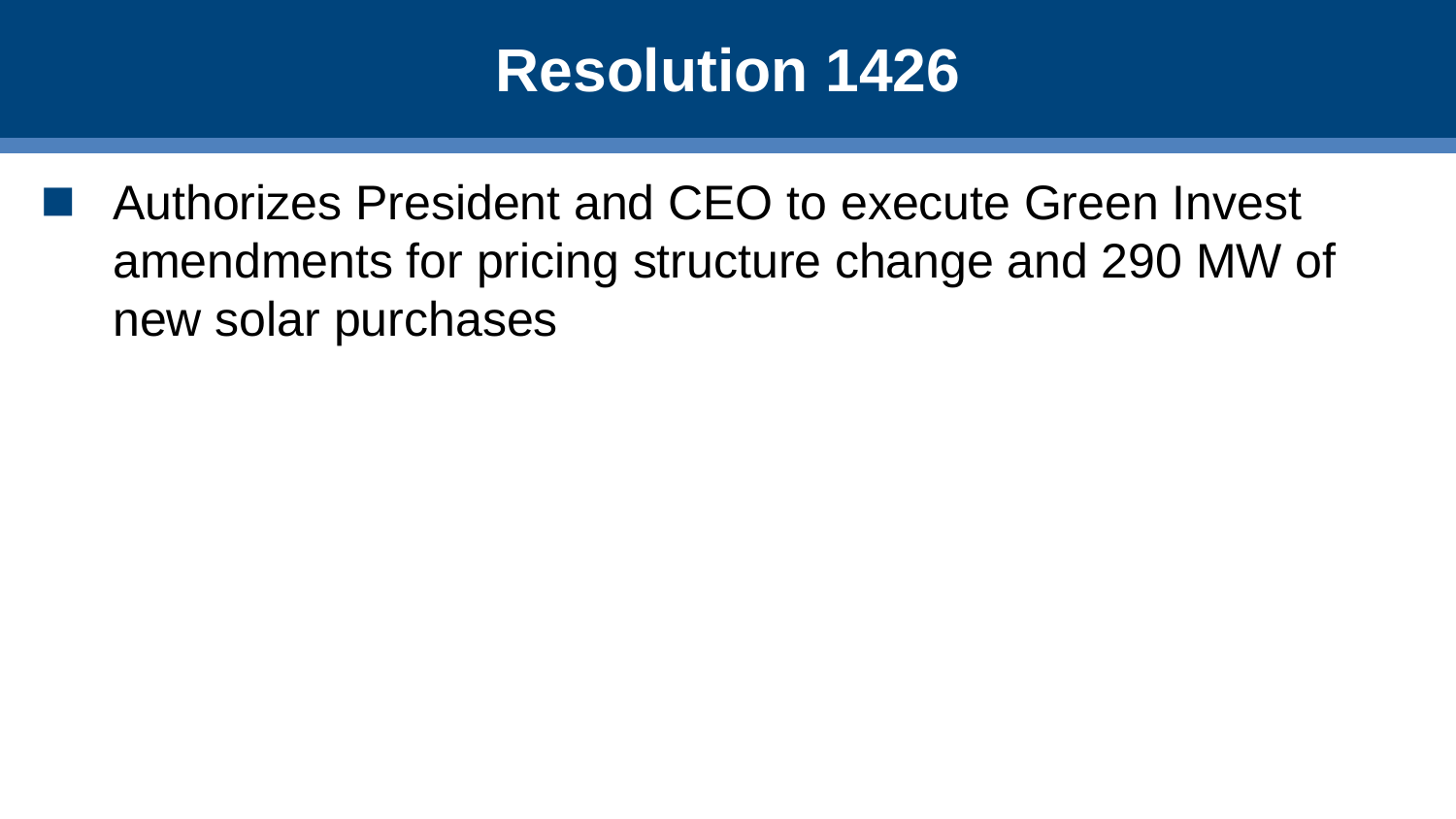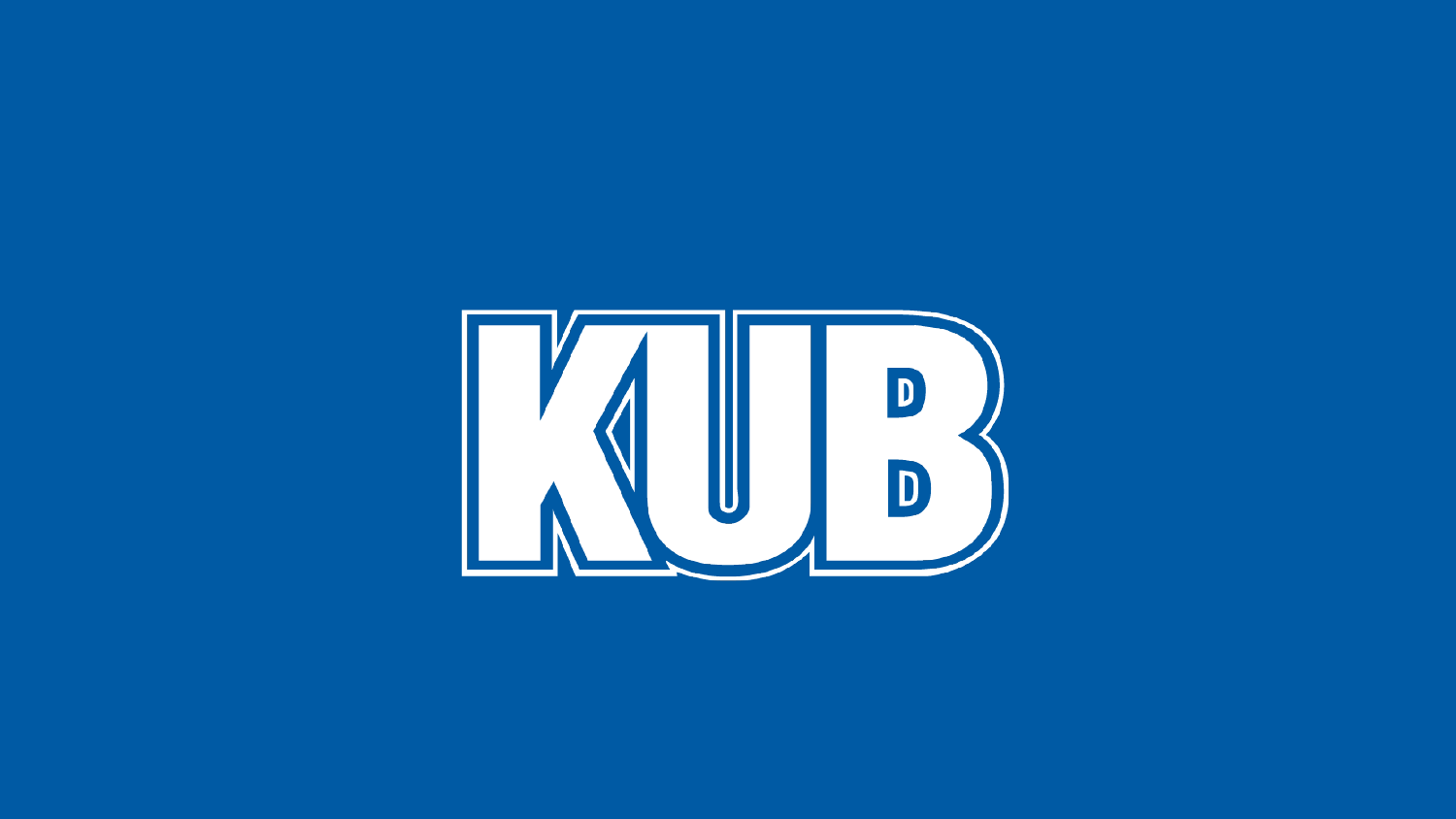## **Bond Sale Results**

### **November 19, 2020**

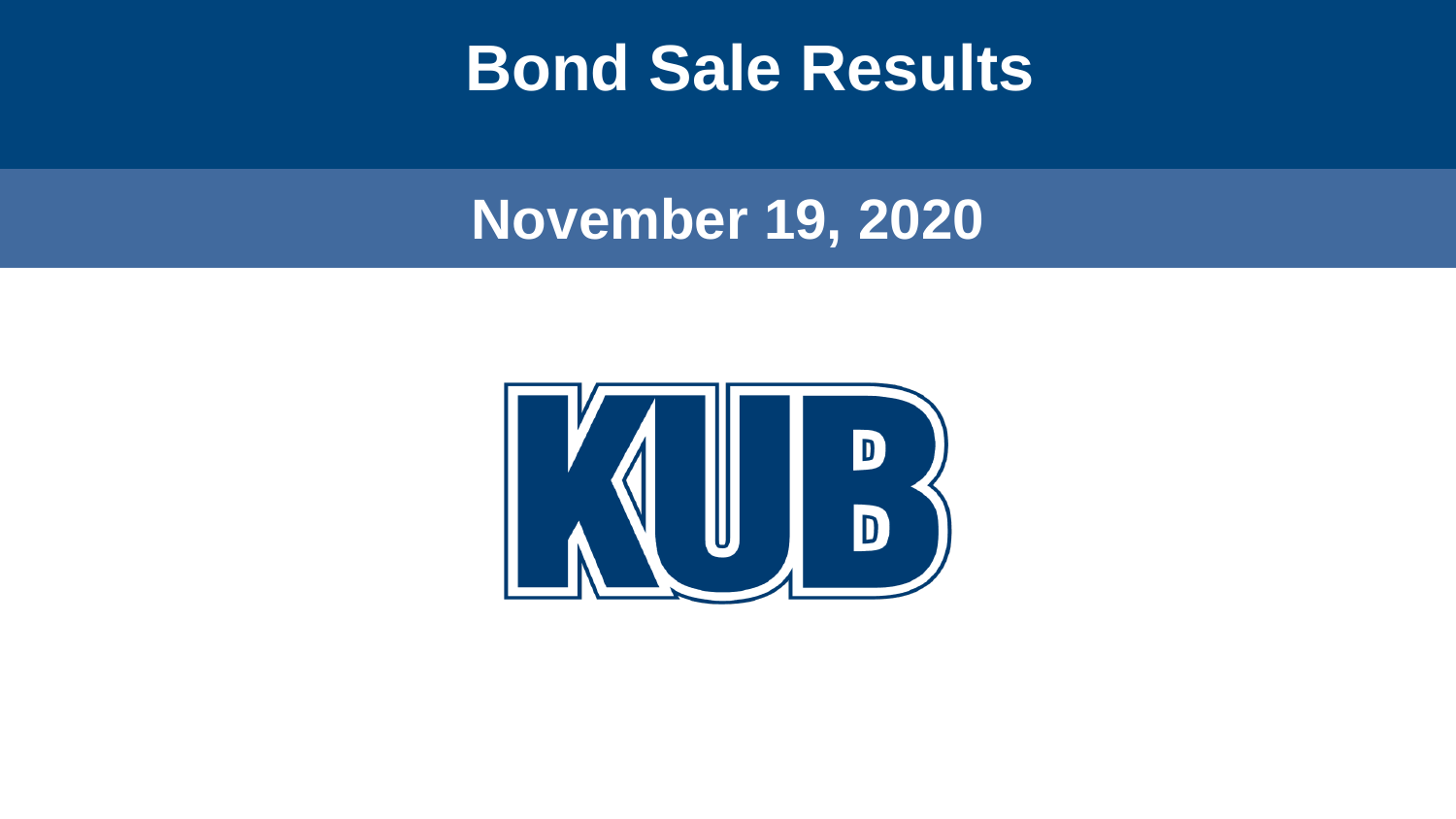### **Water and Wastewater Bonds Sold at Favorable Rates**

- Fund utility system capital improvements
- Offerings awarded at  $2.36\%$  (W) and  $2.41\%$  (WW)
- \$7.4M debt service savings
- Bonds mature over 30 years
- Sold at premium, reducing bonds to \$36.5M
- High-quality ratings from Moody's and Standard & Poor's affirmed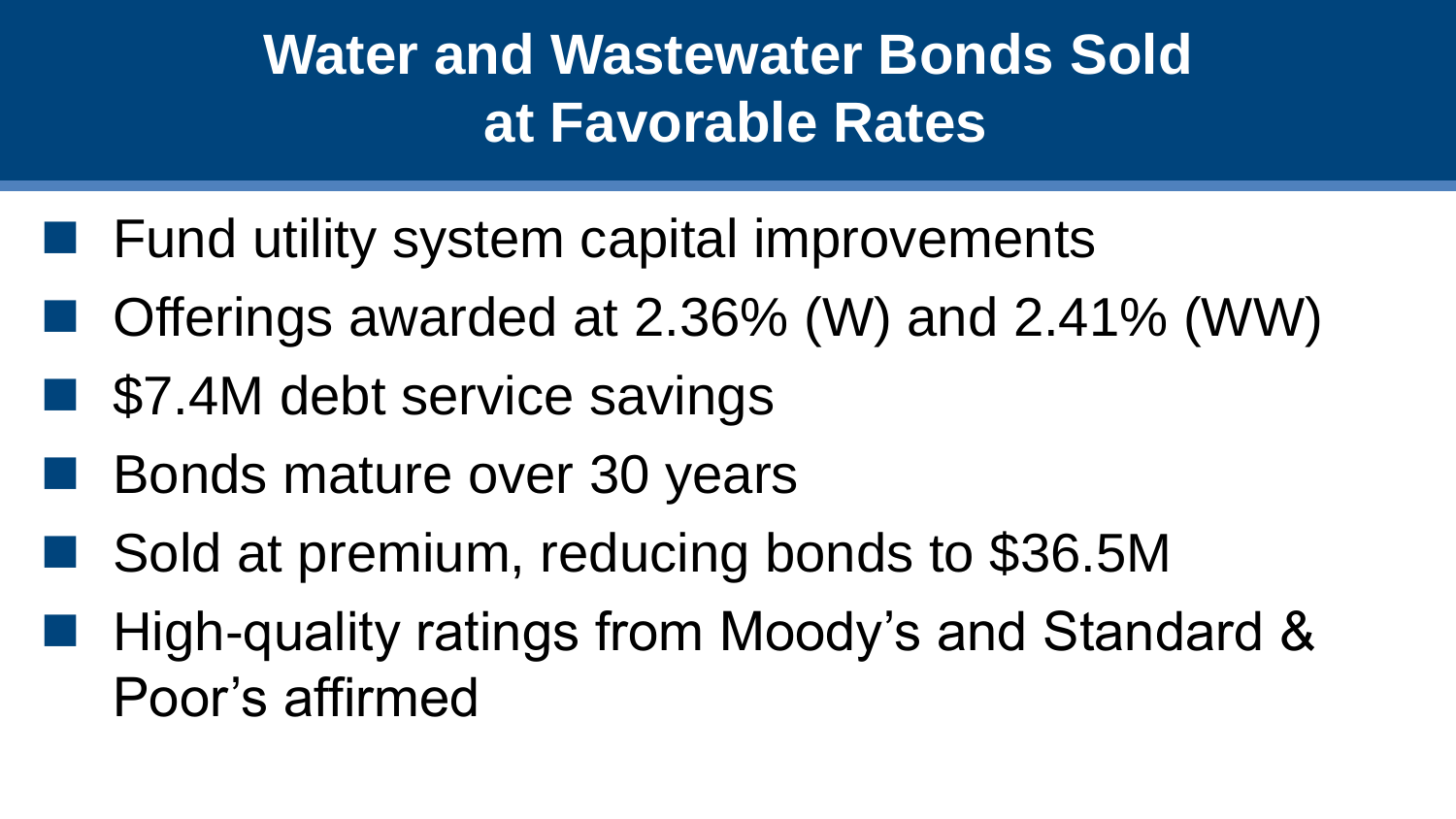# **Bids on Water Bonds**

| <b>Bidder</b>                                 | <b>True Interest Cost</b> |  |
|-----------------------------------------------|---------------------------|--|
| <b>Morgan Stanley &amp; Co., LLC</b>          | 2.359                     |  |
| Piper Sandler & Co.                           | 2.377                     |  |
| <b>FHN Financial Capital Markets</b>          | 2.378                     |  |
| Robert W. Baird & Co., Inc.                   | 2.460                     |  |
| <b>Wells Fargo Bank, National Association</b> | 2.519                     |  |
| Huntington Securities, Inc.                   | 2.557                     |  |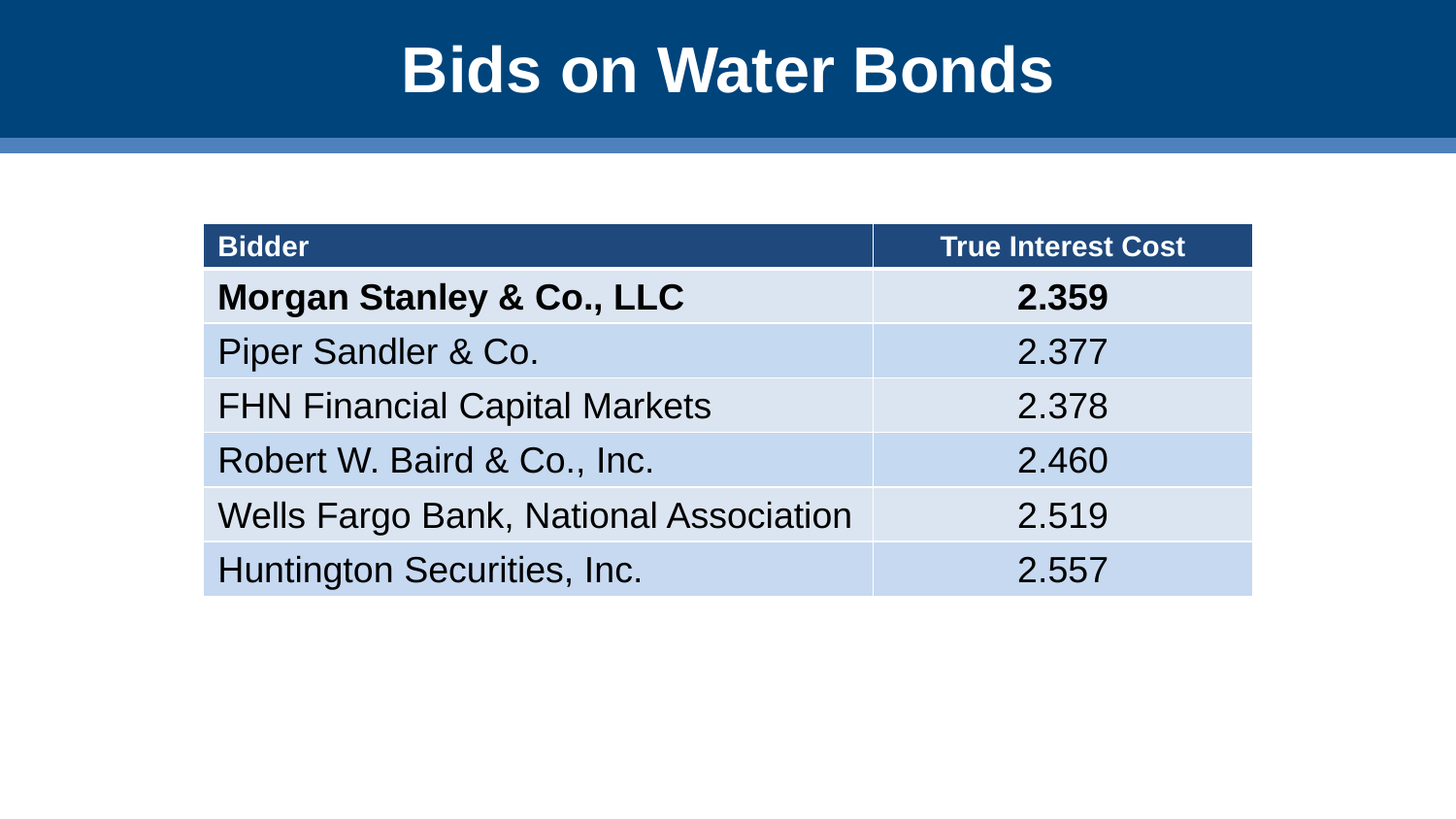# **Water Bond Profile**

- \$214M in outstanding bonds
- \$93M in interest cost
- **Principal paid in next** 10 years: 40%
- Debt ratio: 51%
- Weighted interest cost: 3.47%

#### **Water Debt Service – Millions (\$)**



**Existing Bonds New Bonds**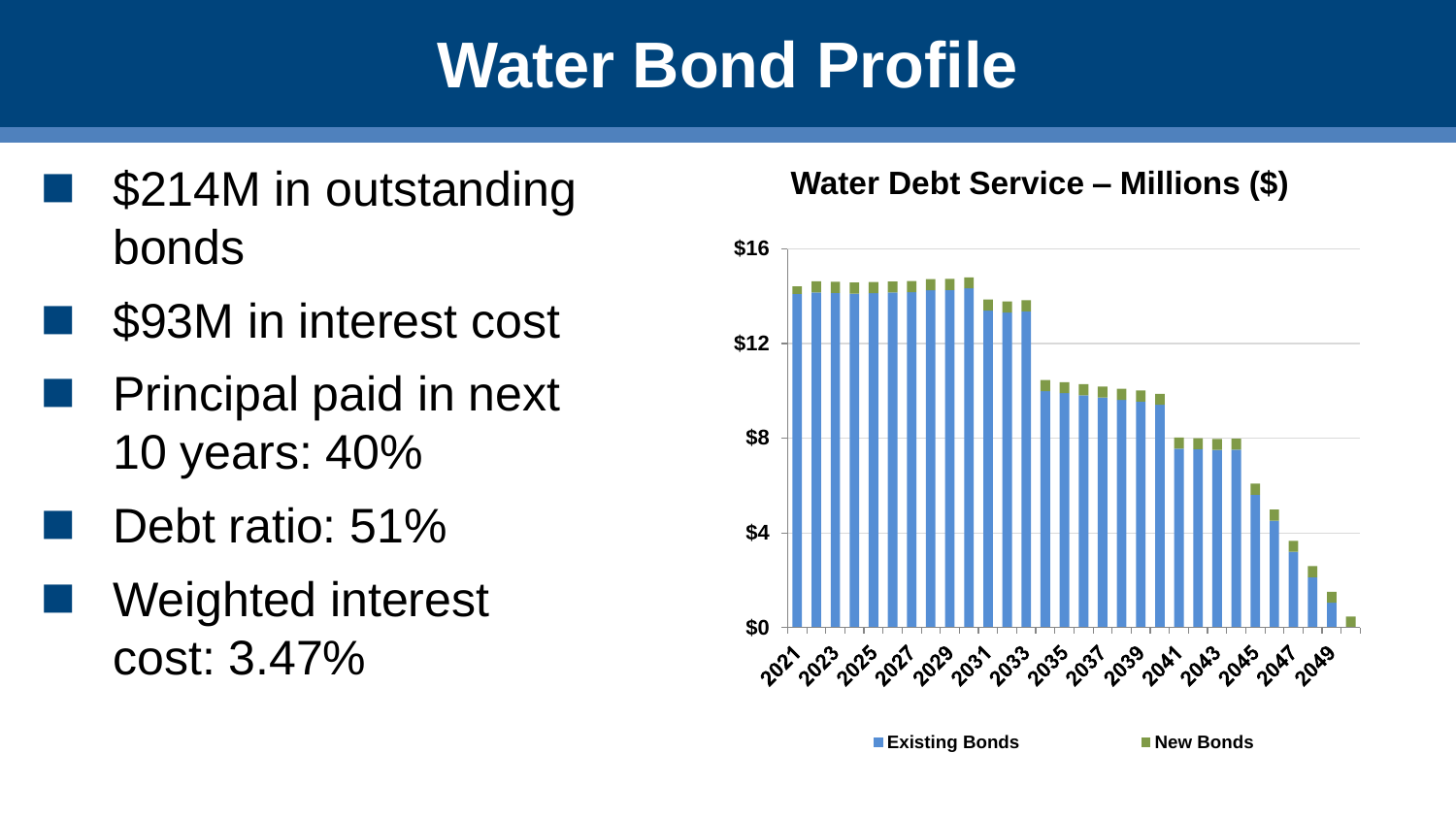# **Bids on Wastewater Bonds**

| <b>Bidder</b>                                 | <b>True Interest Cost</b> |  |
|-----------------------------------------------|---------------------------|--|
| <b>Piper Sandler &amp; Co.</b>                | 2.410                     |  |
| Morgan Stanley & Co., LLC                     | 2.423                     |  |
| <b>FHN Financial Capital Markets</b>          | 2.450                     |  |
| Robert W. Baird & Co., Inc.                   | 2.466                     |  |
| <b>Wells Fargo Bank, National Association</b> | 2.476                     |  |
| Huntington Securities, Inc.                   | 2.508                     |  |
| Citigroup Global Markets Inc.                 | 2.509                     |  |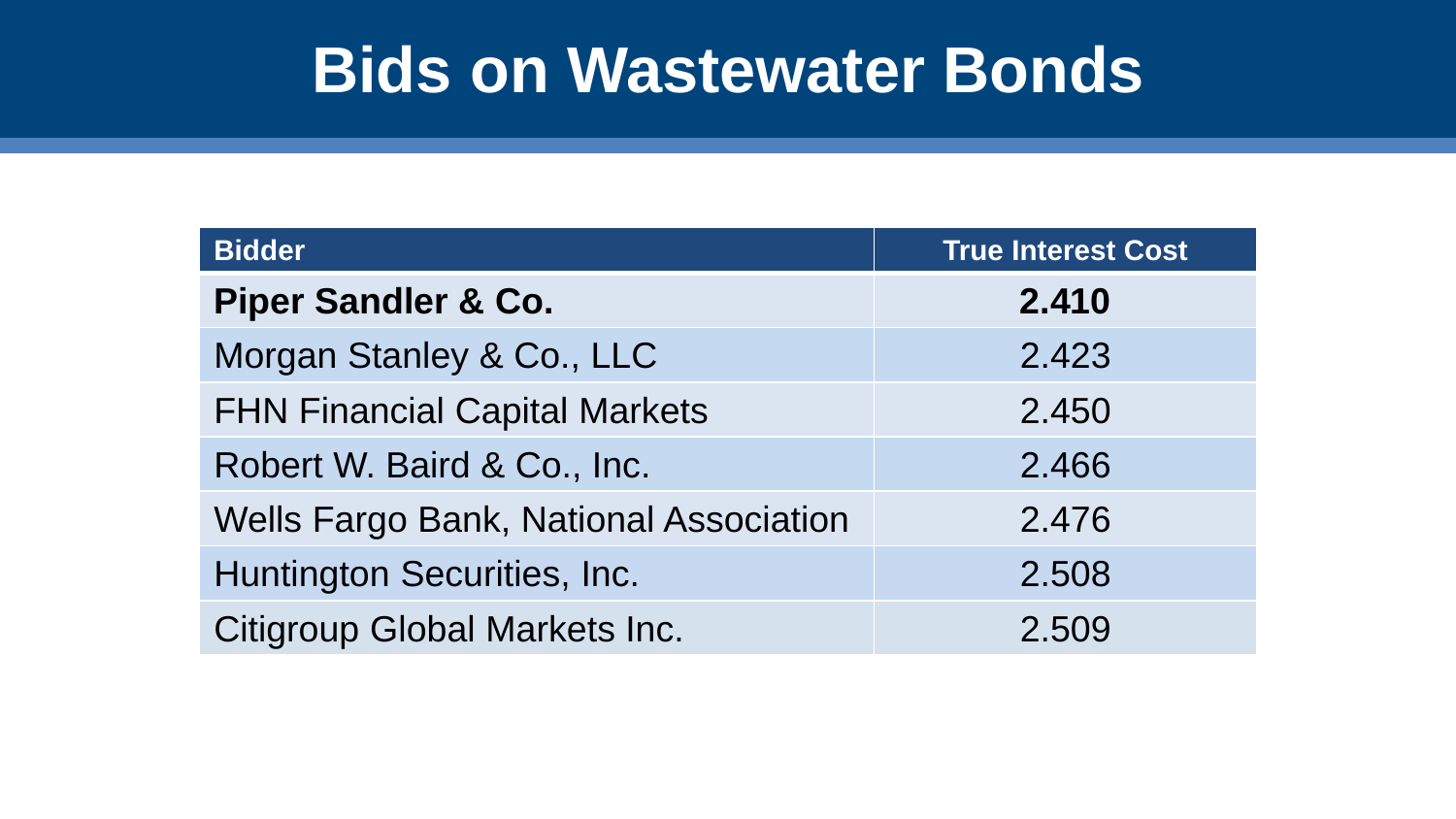# **Wastewater Bond Profile**

- \$540M in outstanding bonds
- \$258M in interest cost
- Principal paid in next 10 years: 33%
- Debt ratio: 61%
- Weighted net interest

#### **Wastewater Debt Service – Millions (\$)**



**Existing Bonds New Bonds**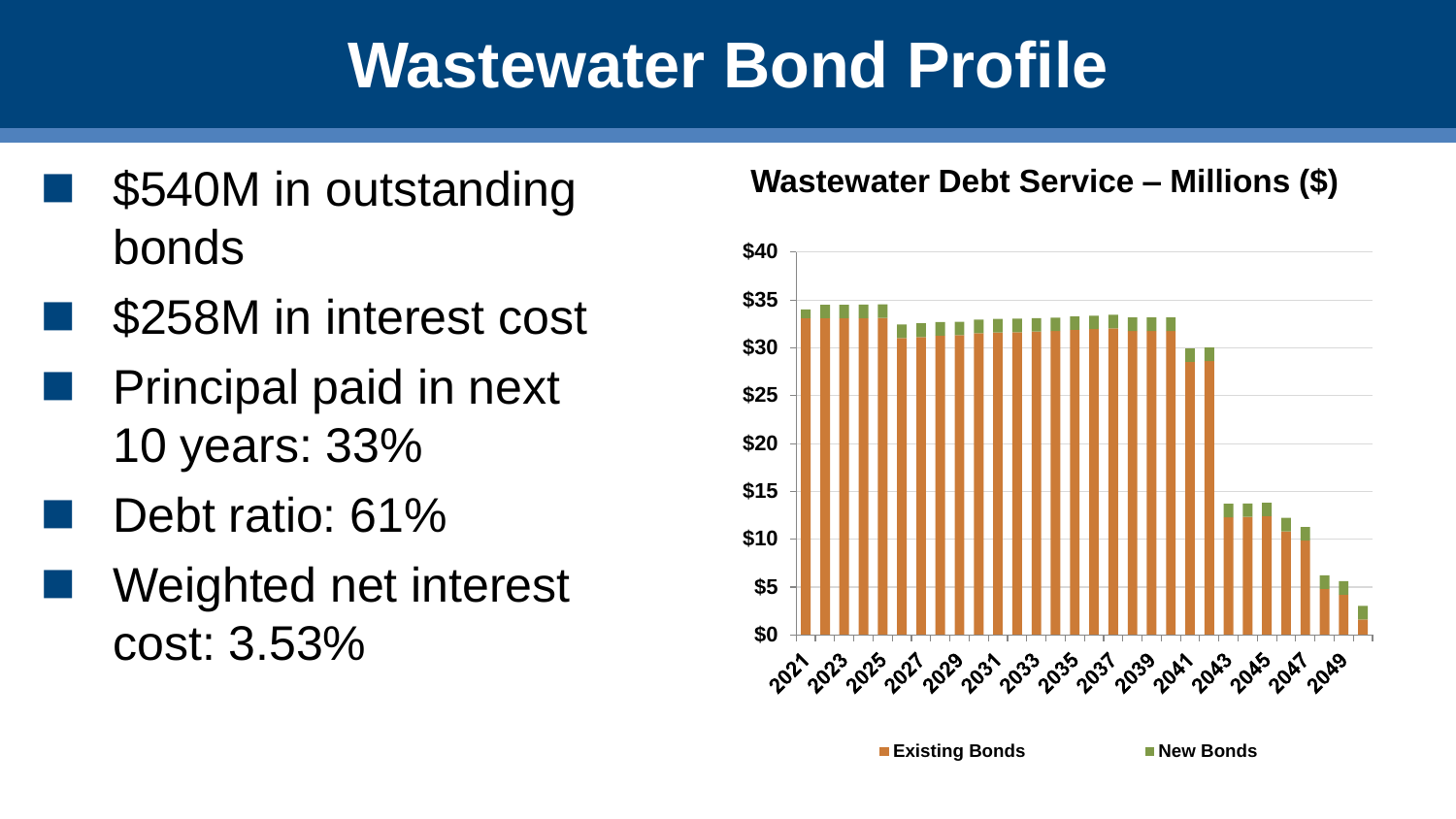# **Professional Fees**

| <b>Cost</b>              | <b>Professional Firm</b>      | Fee       |
|--------------------------|-------------------------------|-----------|
| <b>Financial Advisor</b> | <b>Cumberland Securities</b>  | \$63,000  |
| <b>Bond Counsel</b>      | <b>Bass, Berry &amp; Sims</b> | \$45,000  |
| <b>Rating Agency</b>     | <b>Moody's</b>                | \$40,000  |
| <b>Rating Agency</b>     | <b>Standard &amp; Poor's</b>  | \$31,000  |
| <b>Paying Agent</b>      | <b>Regions Bank</b>           | \$1,000   |
|                          |                               | \$180,000 |

**Other Costs (Escrow, POS, OS, Advertising) \$22,000 \$202,000**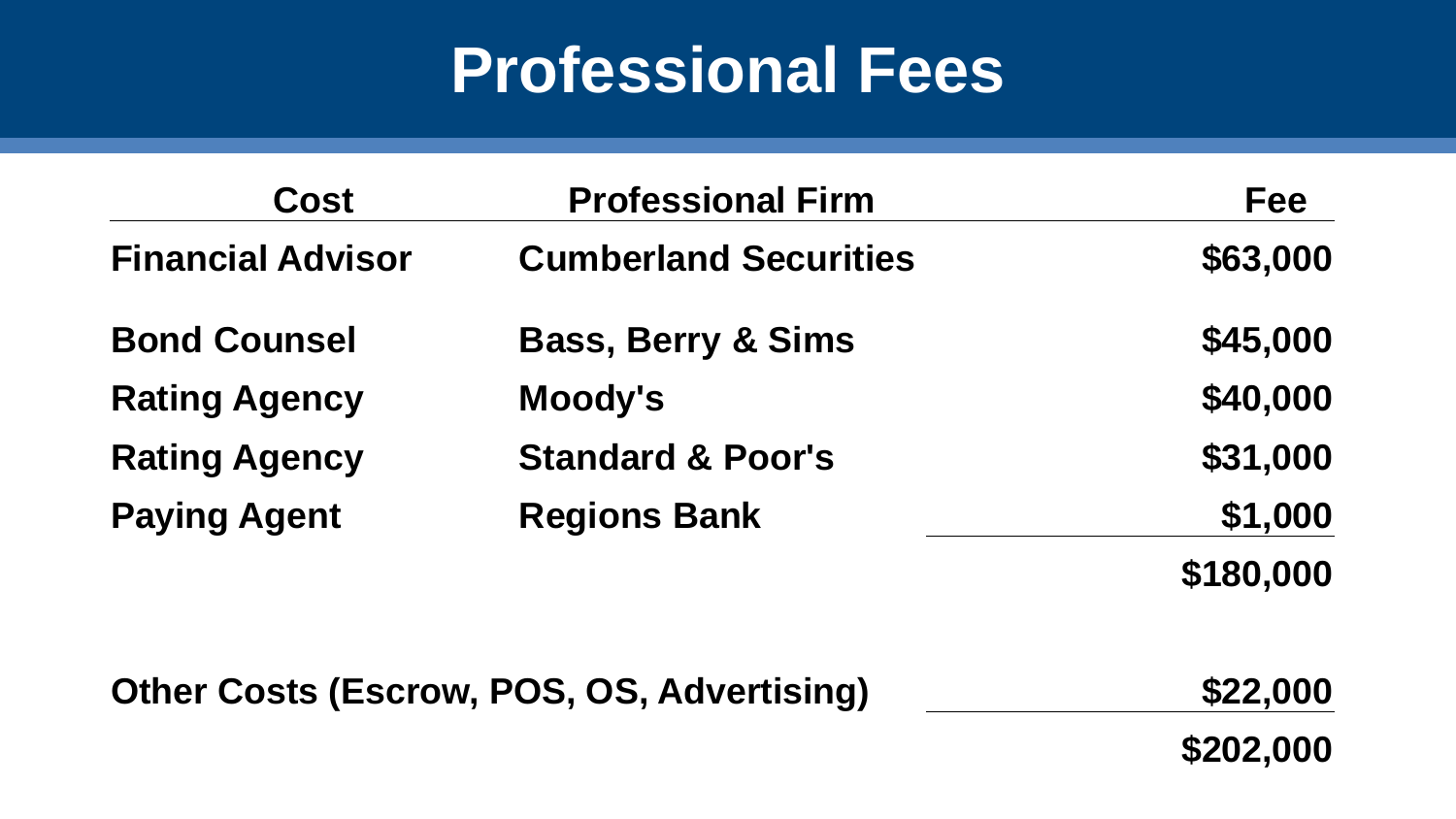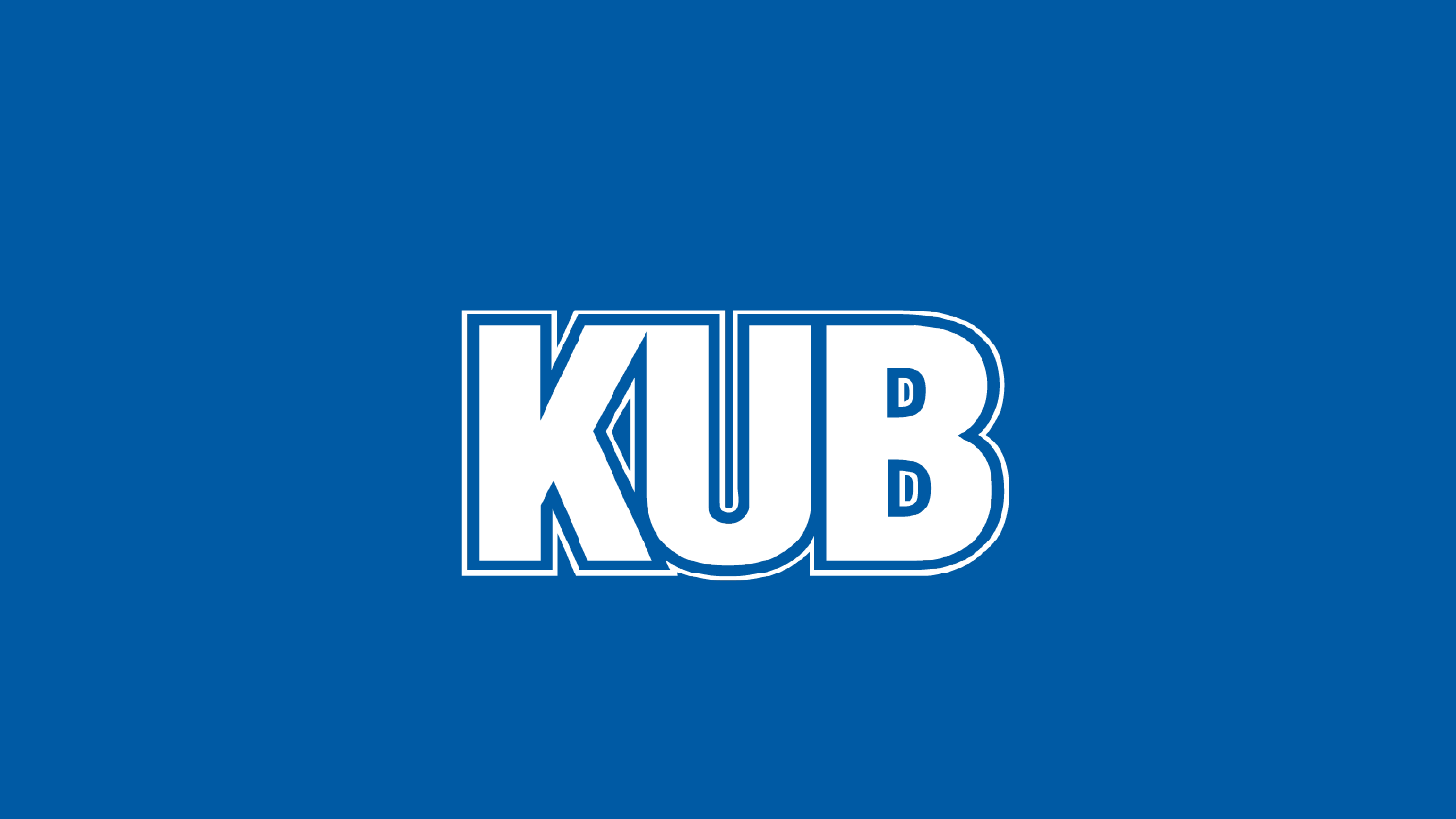### **Broadband Update**

#### **November 19, 2020**

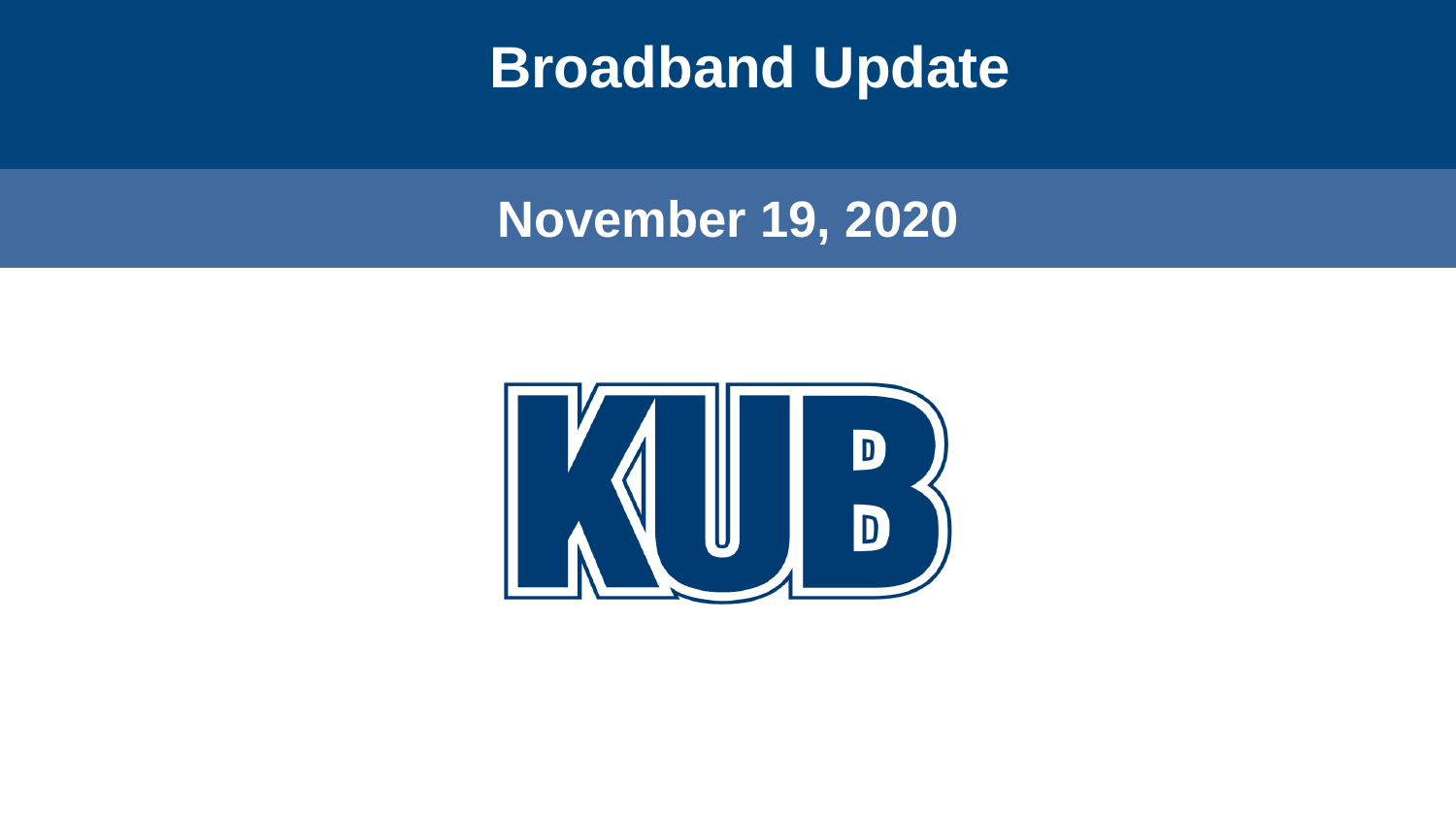## **What is Municipal Broadband?**

#### ■ Services

- High speed internet service
- TV packages
- Phone service
- Municipal business model
	- Fiber to the home built on utility backbone
	- Serves everyone
	- Homegrown, local solution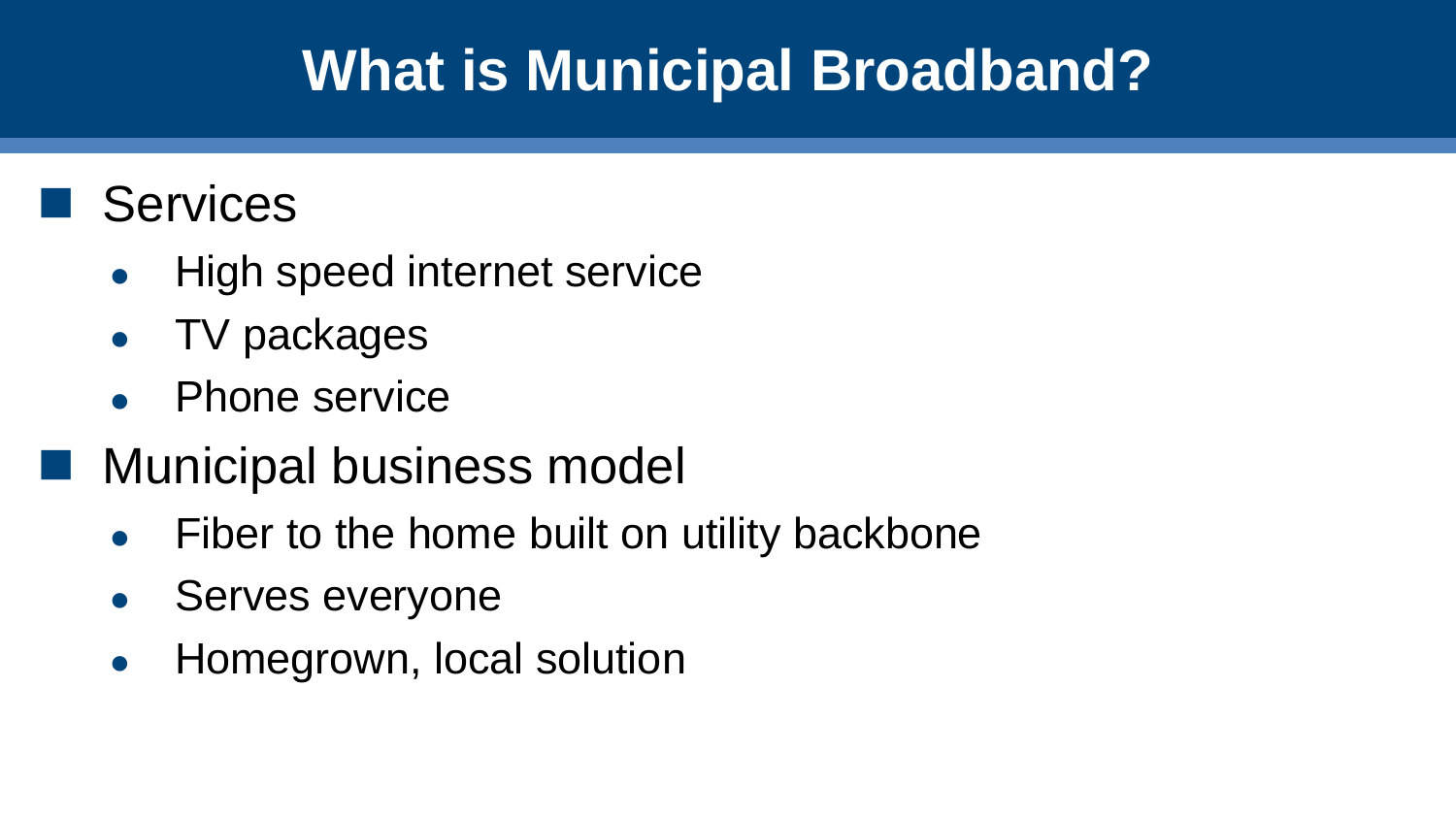# **KUB's Position has Changed**

- KUB has more experience in fiber
- Technology has been proven
- Broadband has become a utility
- Other utilities have been successful

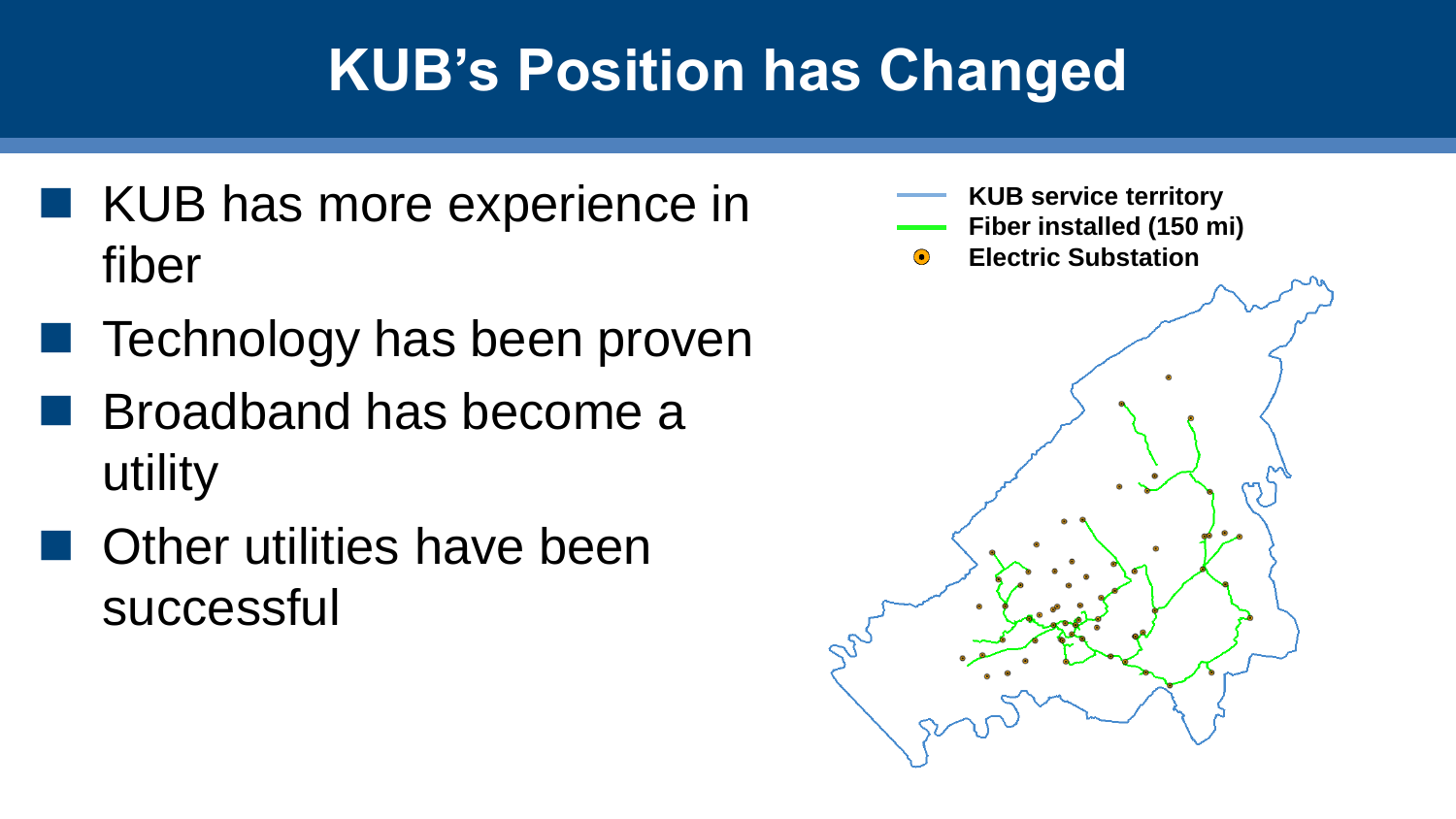### **TVA Distributors Providing Broadband**



**Providing Broadband** 

Evaluating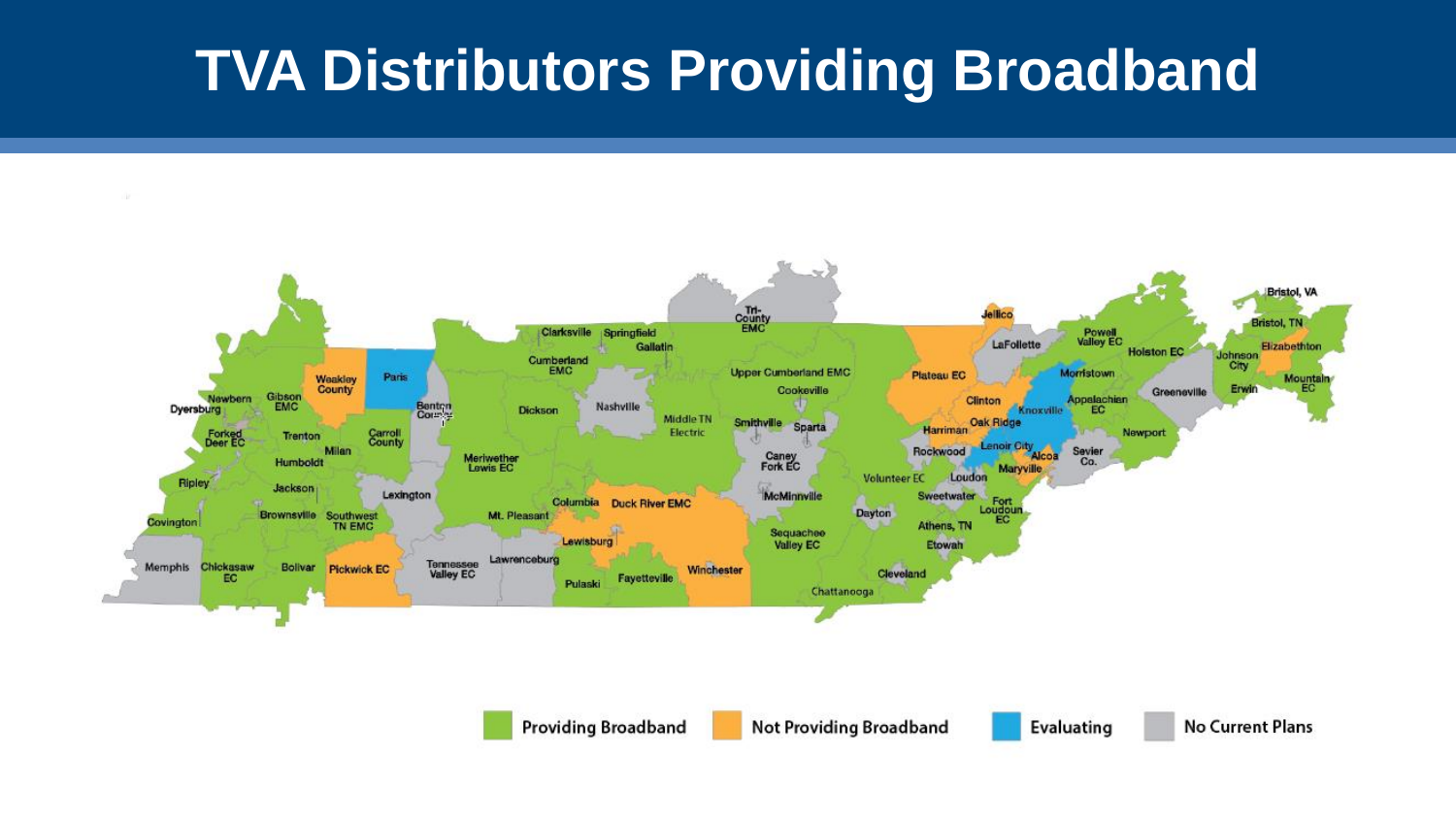# **Why are Distributors Doing This?**

#### ■ Electric reliability

• Fiber enables smart devices on electric system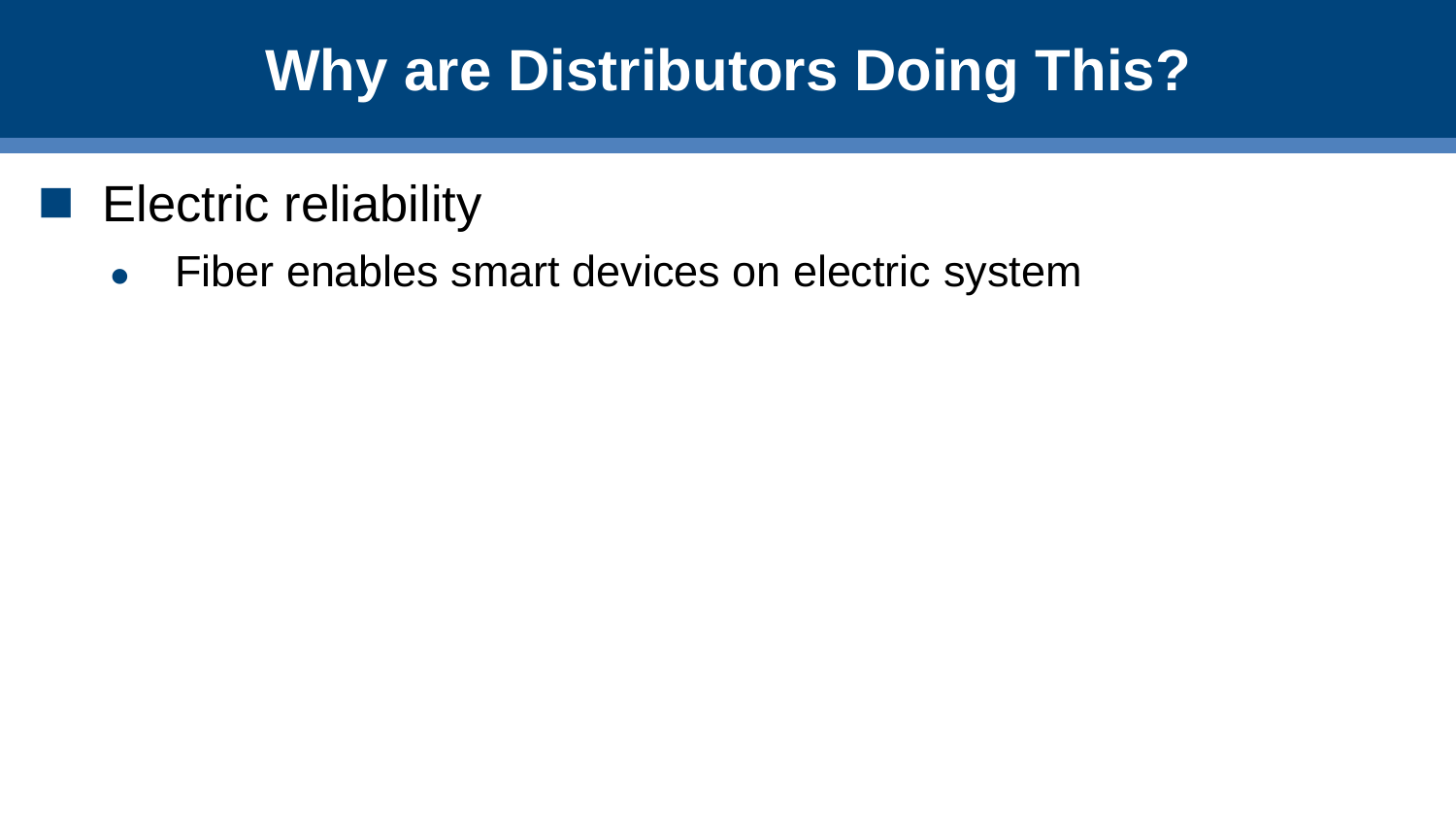### **Example: Before Distribution Automation Normal Condition**

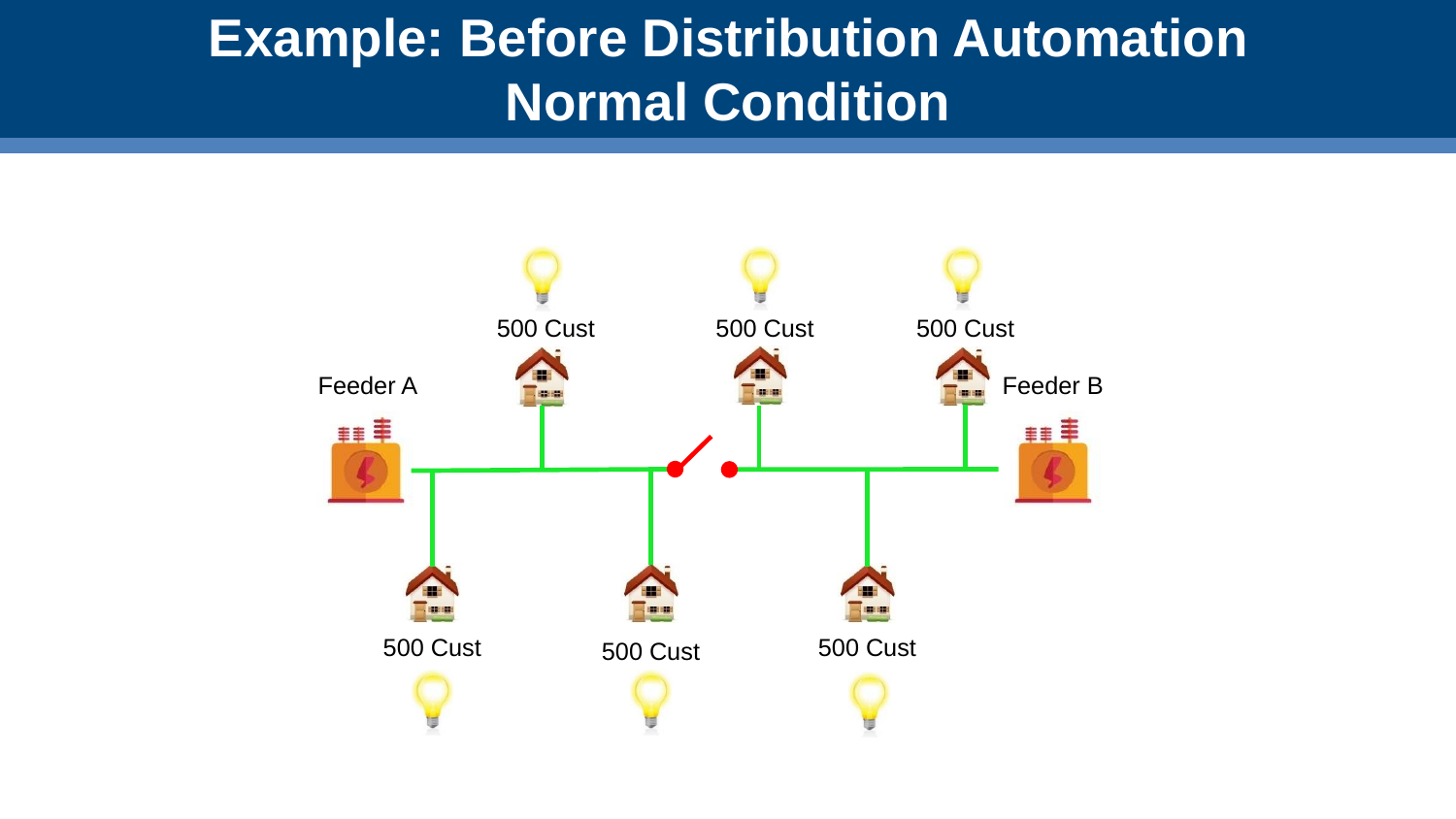### **Example: Before Distribution Automation Fault Occurs**

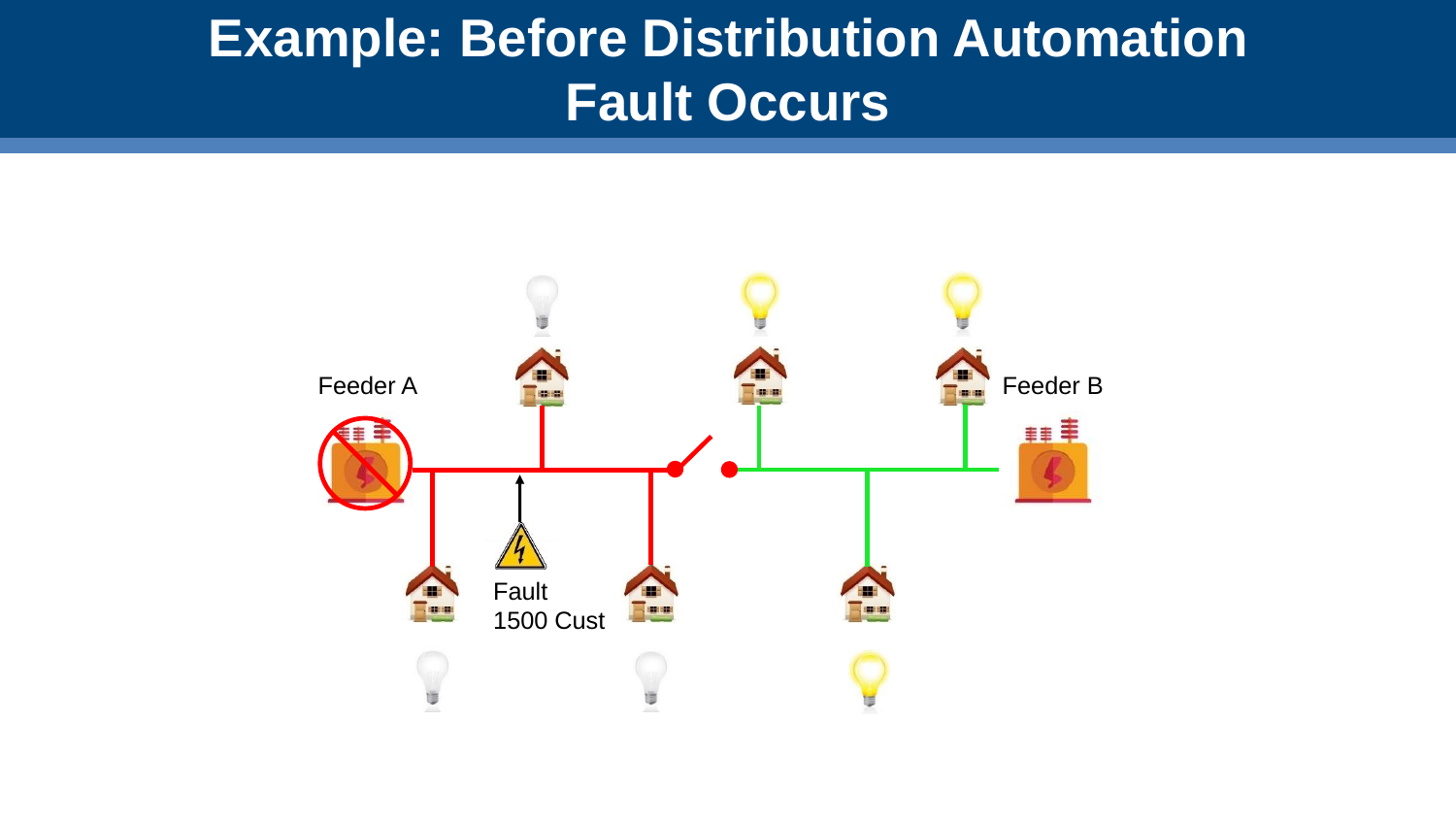**Example: Recloser Devices Normal Condition**

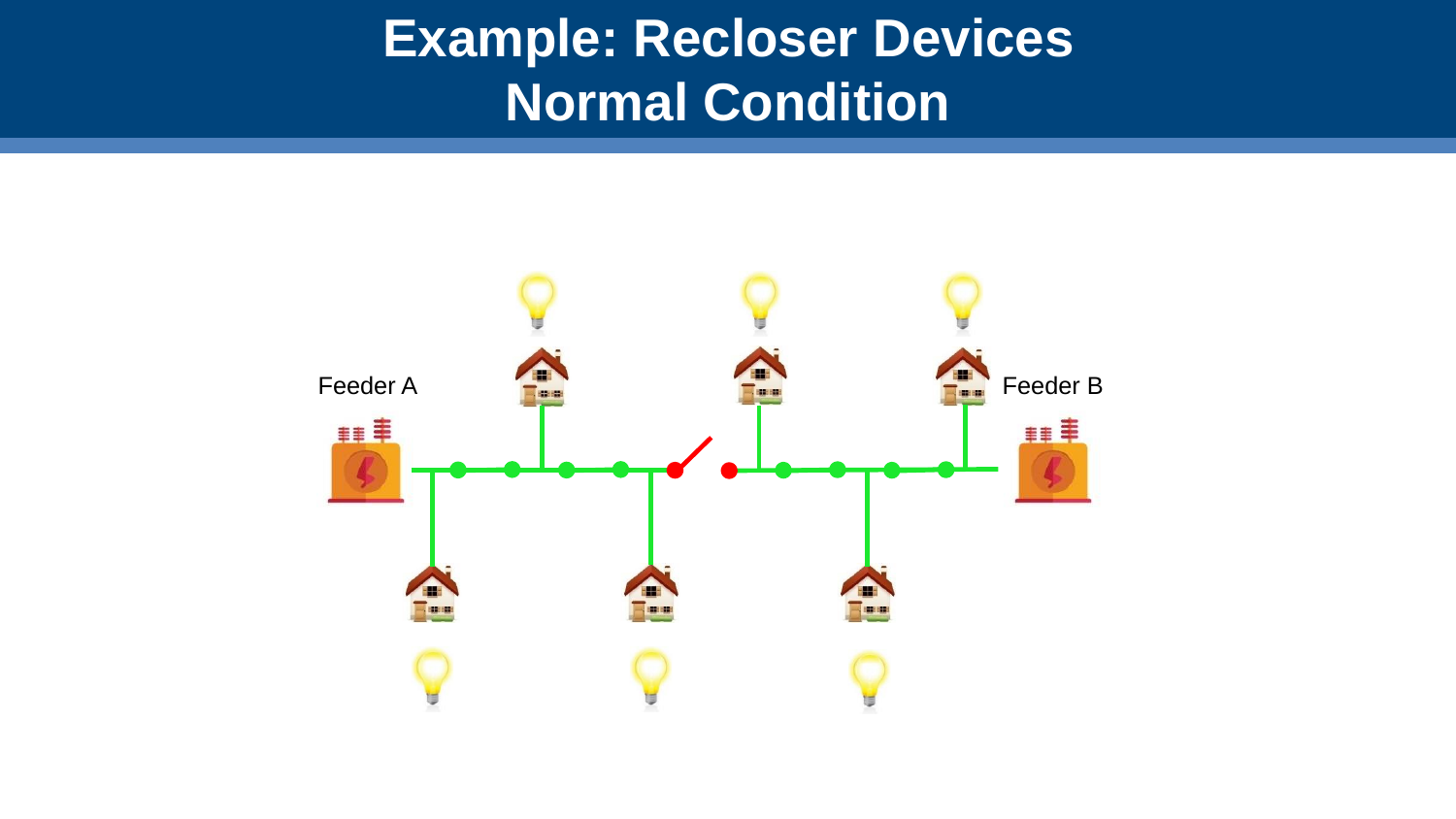### **Example: Recloser Devices Fault Occurs**

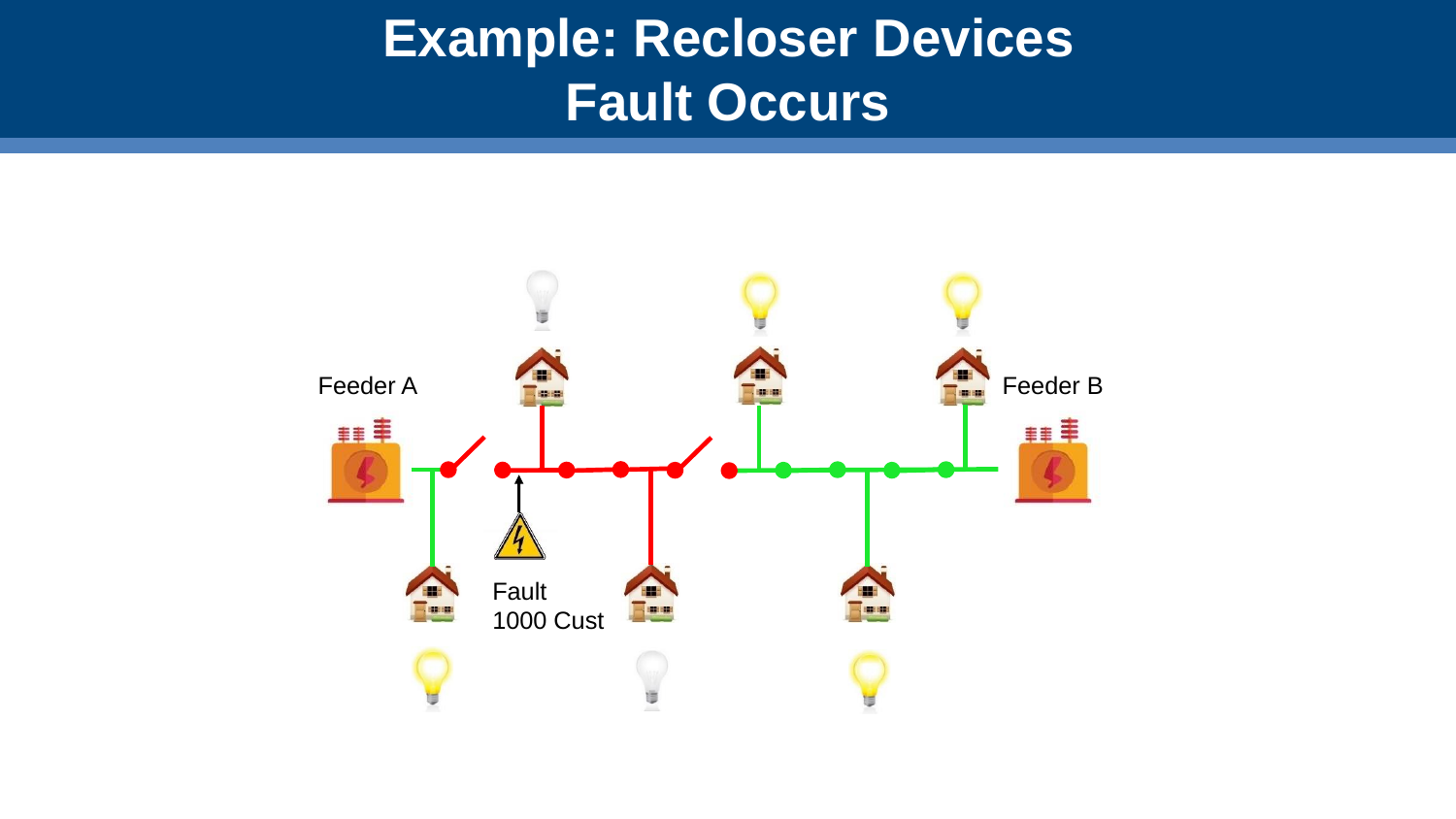**Example: Recloser Devices Reconfiguration Occurs**

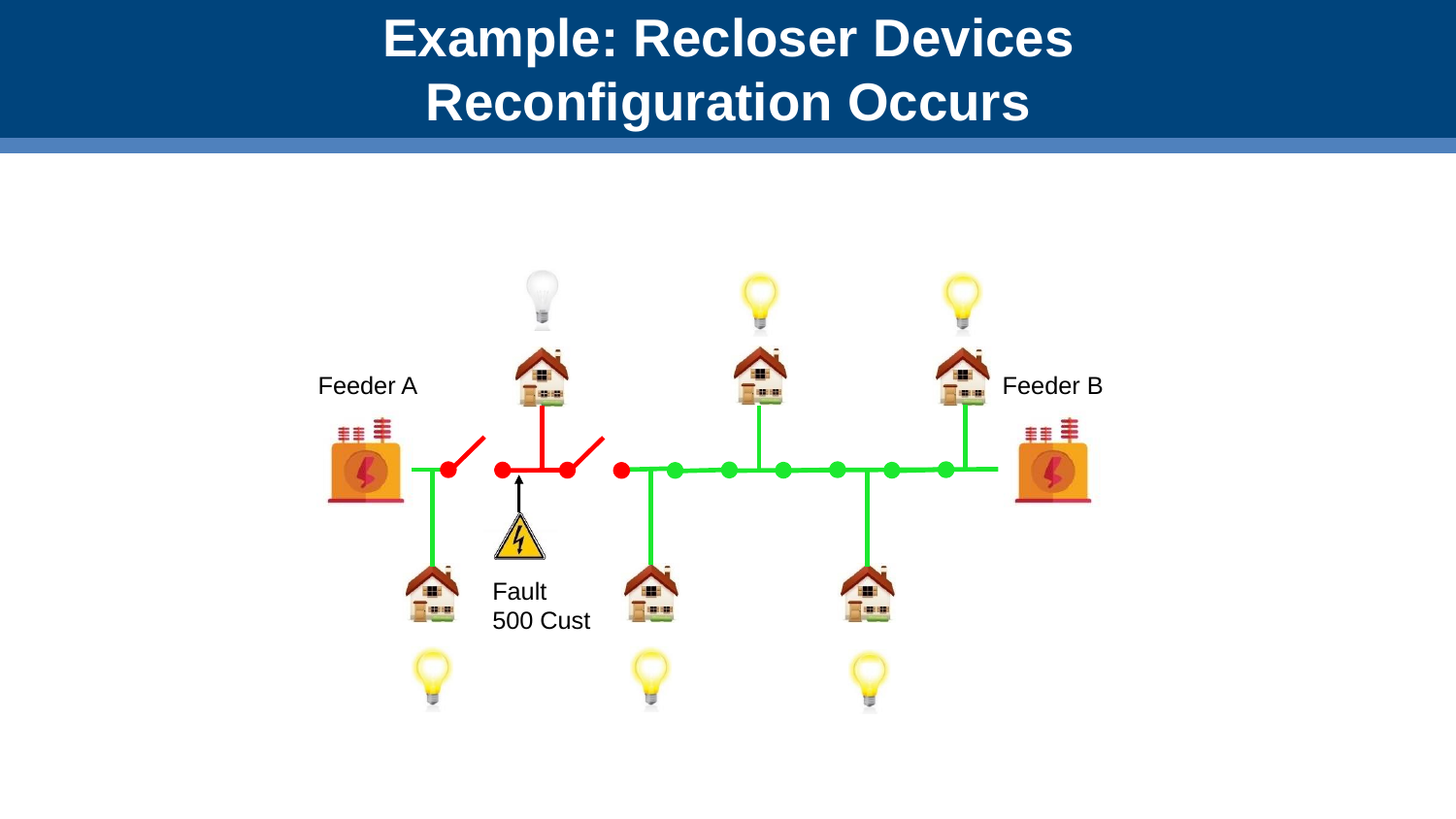# **Why are Distributors Doing This?**

### ■ Electric reliability

• Fiber enables smart devices on electric system

### ■ Environmental benefits

- Conservation Voltage Reduction (system efficiency)
- Demand Response
- Distributed Energy Resources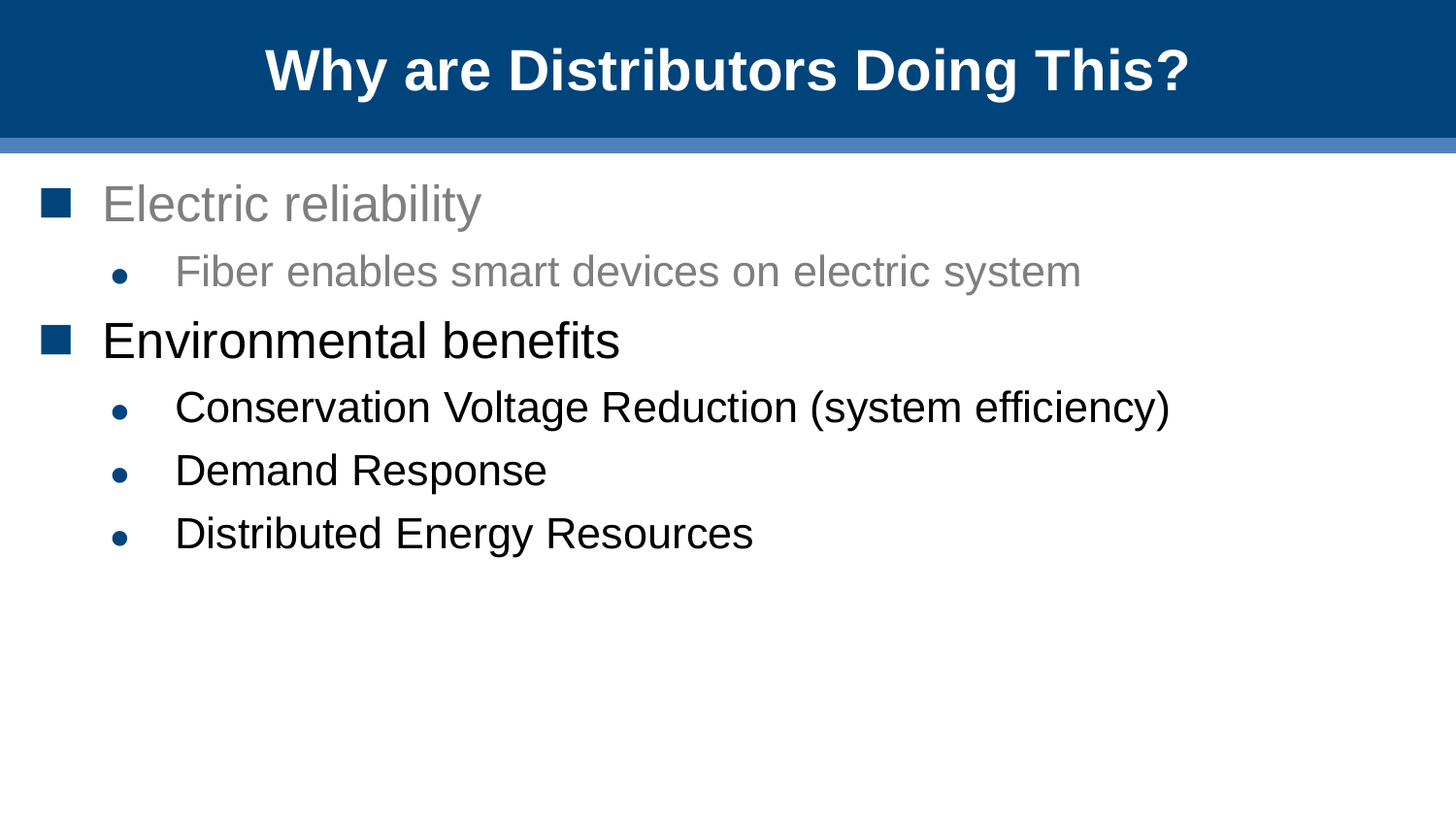# **Why are Distributors Doing This?**

### ■ Electric reliability

- Fiber enables smart devices on electric system
- Environmental benefits
	- Conservation Voltage Reduction
	- Demand Response
	- Distributed Energy Resources

Serves community needs not met by the private sector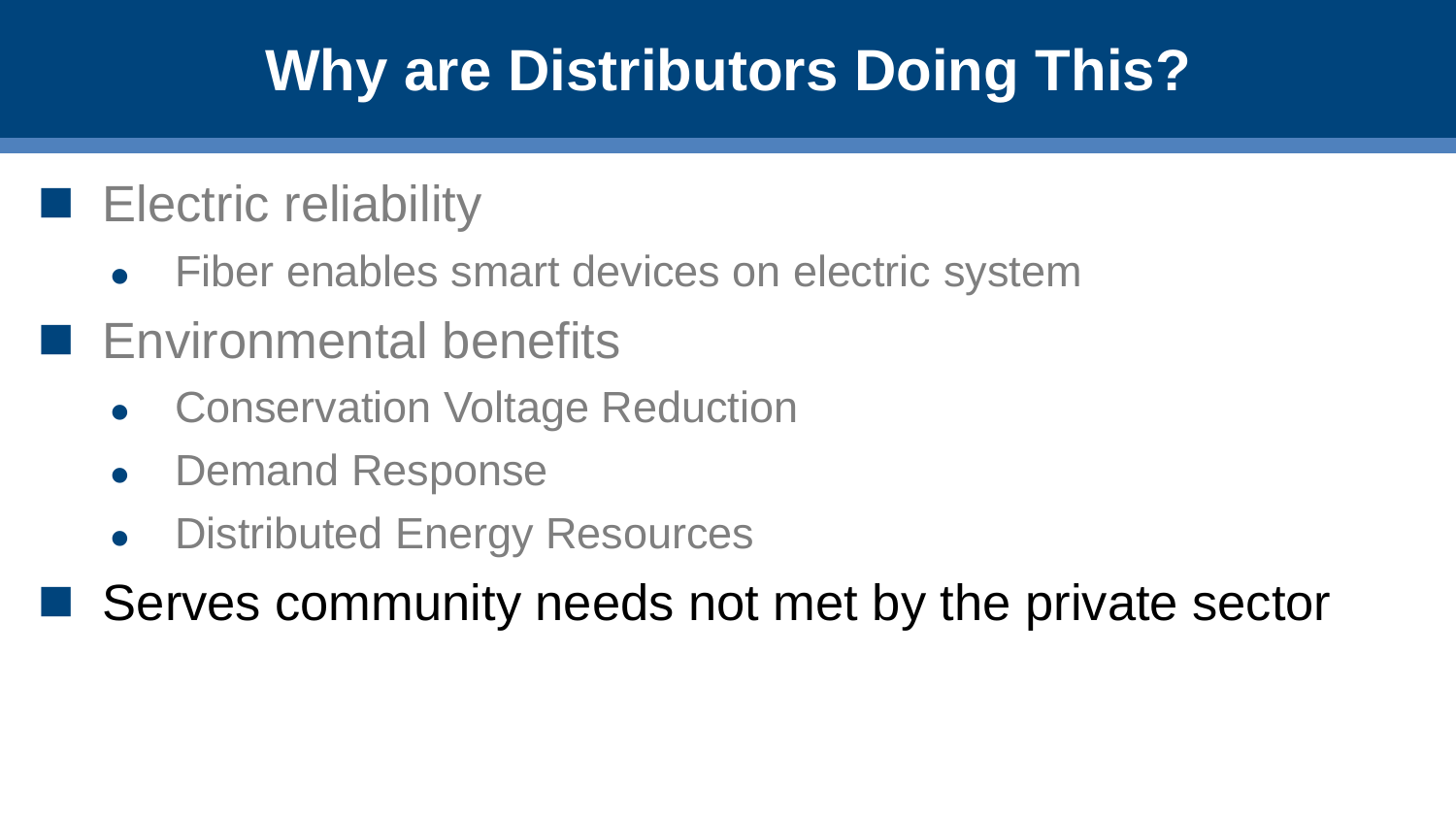### **Underserved Communities**

- E-Task Force shows that there are children who lack access to broadband in their homes
	- Not available or inferior quality
	- Not affordable
- Rural areas are underserved, or not served at all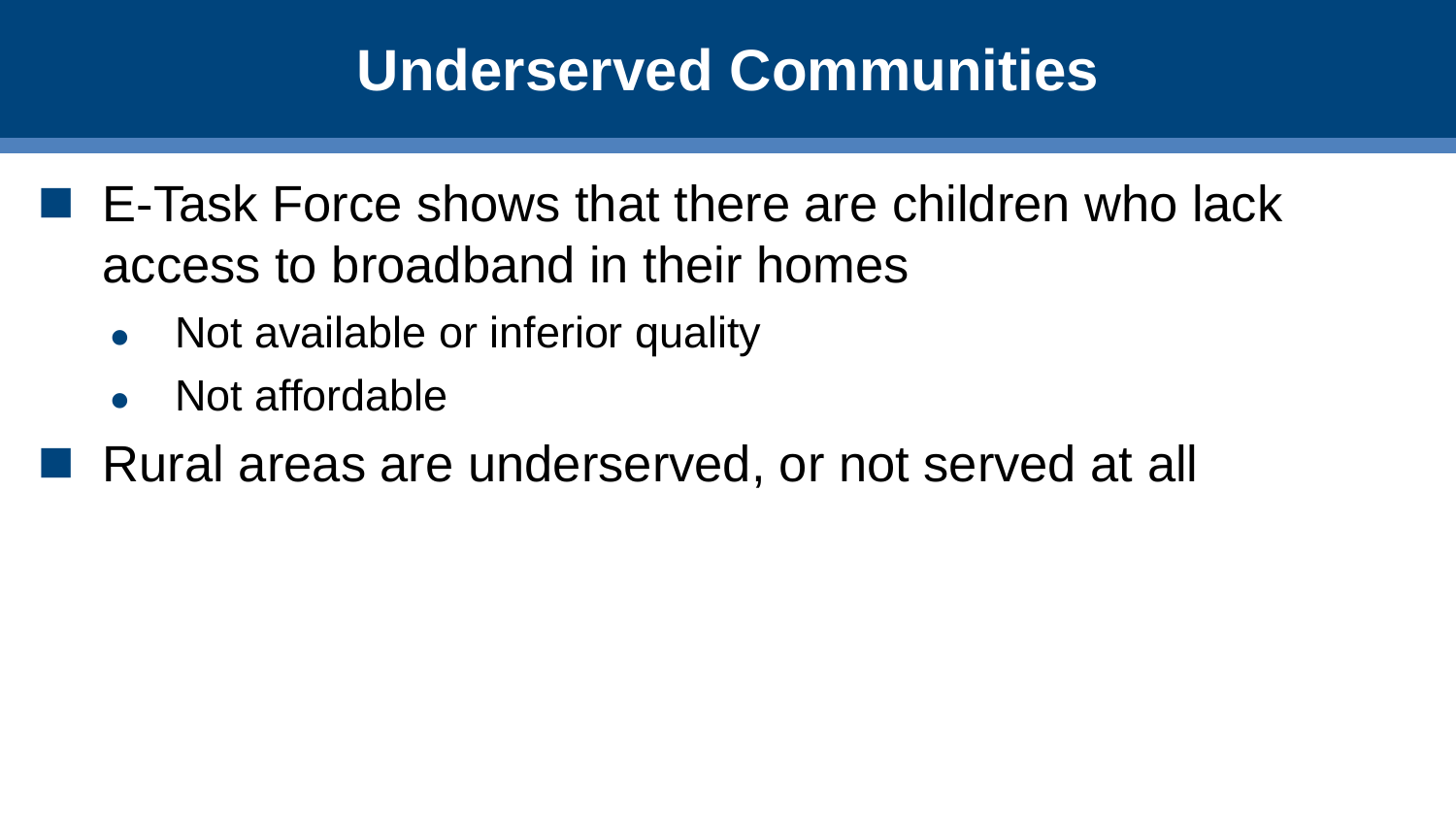## **Broadband Approval Process**

- Process established in State Law
- Formal Approvals
	- KUB Board
	- State of Tennessee Comptroller of the Treasury
	- TVA
	- **City Council**
- Required to have Open Forum for Customers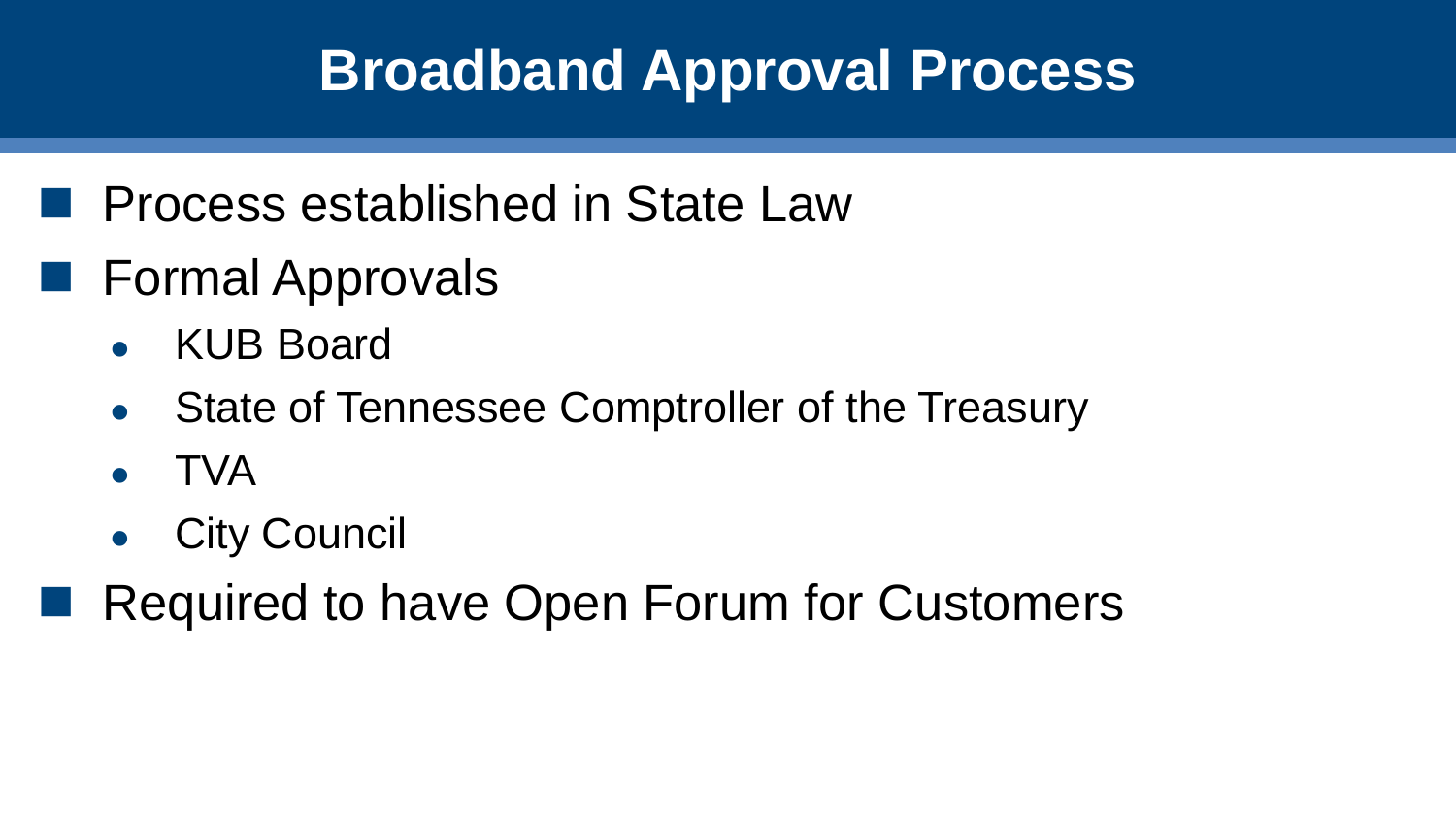## **What's Next**

- Winter: Board updates, one-on-one conversations with key stakeholders
- Spring: Potential recommendation for board consideration
- Summer: Public input on plans
- Fall: Formal approval process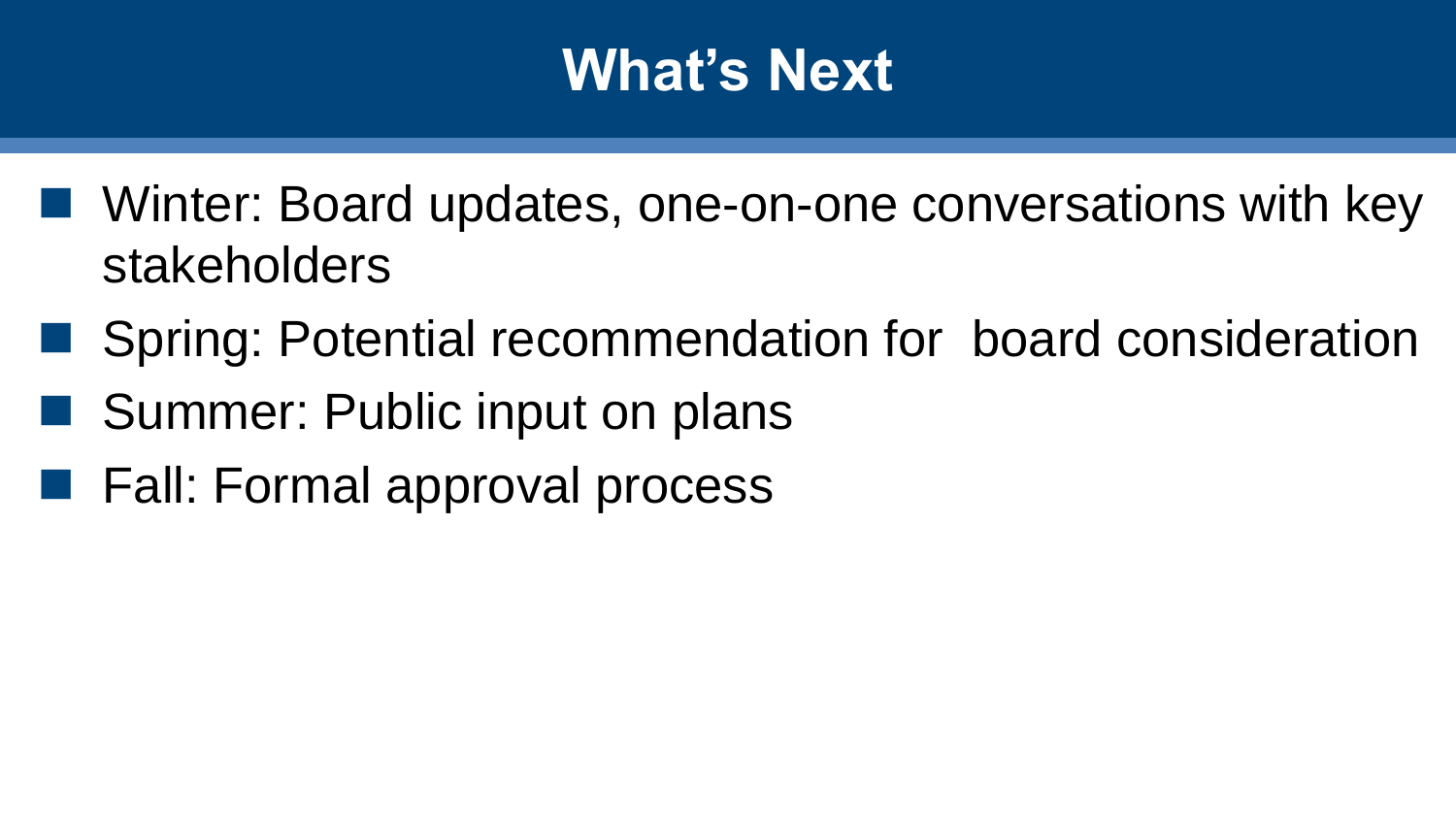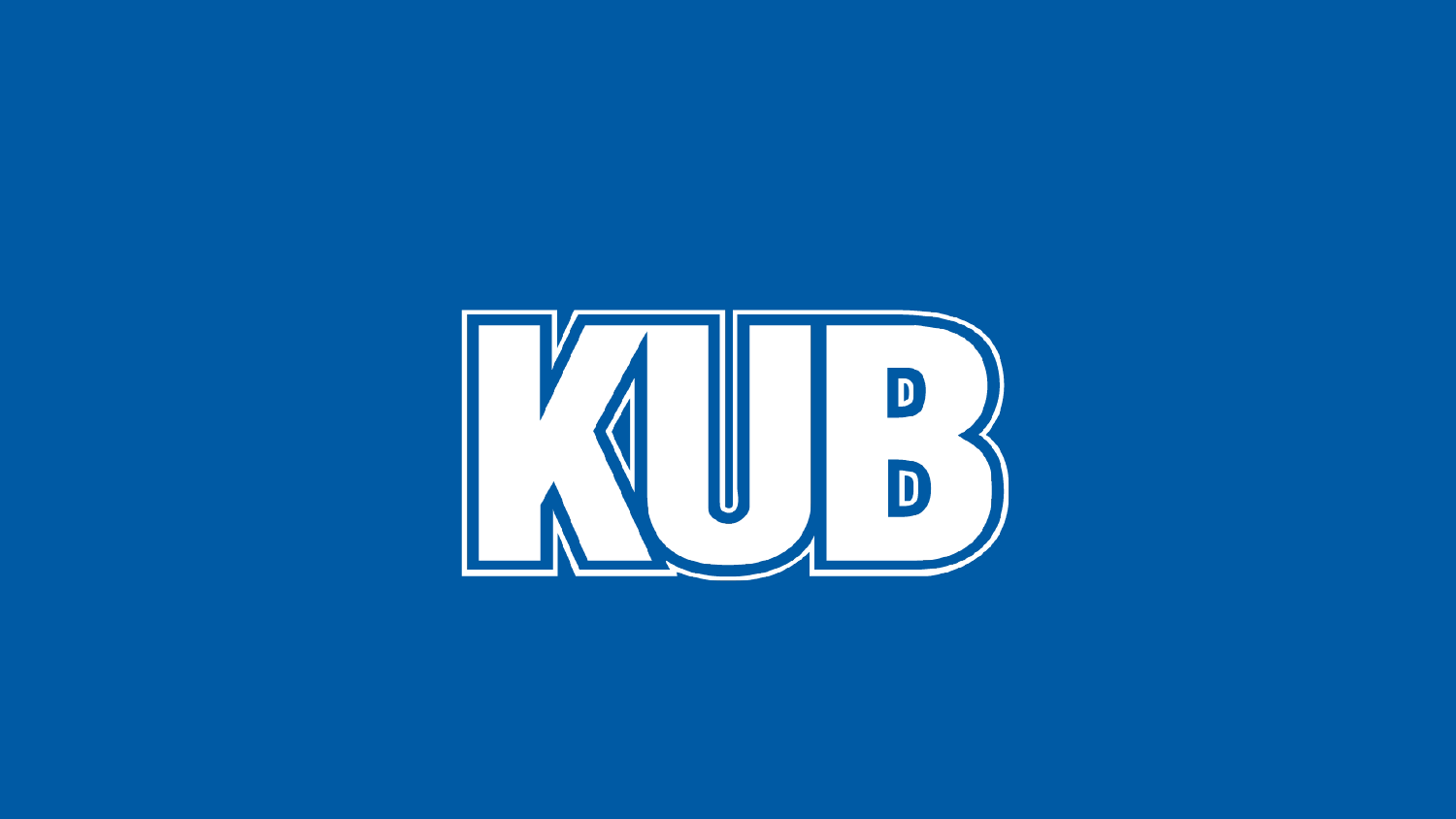# **Recognition of Environmental Initiatives**

### **November 19, 2020**

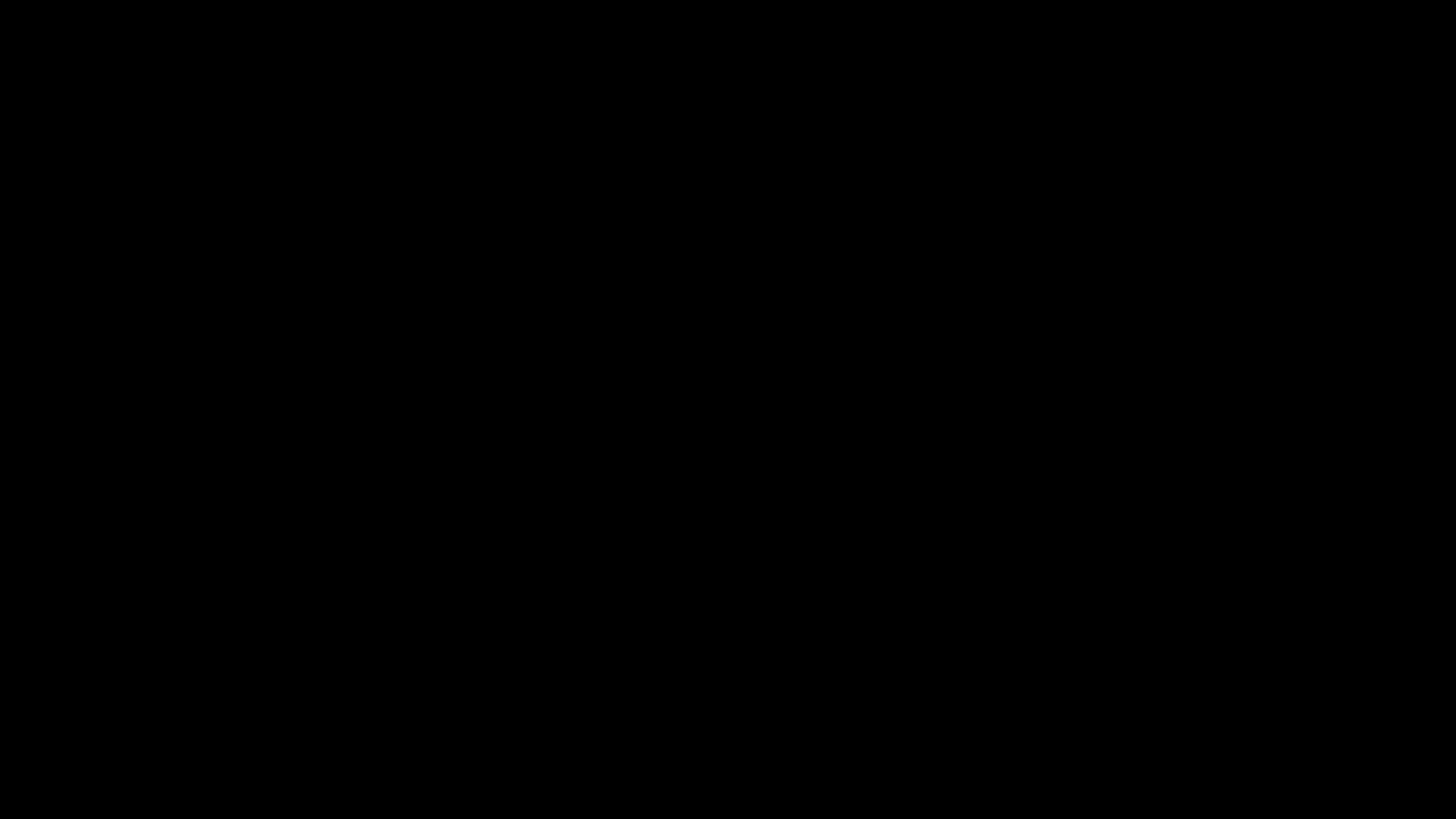### **KUB Alternative Fuels Fleet Receives Green Fleet Recognitions**







HEAVY рит TRUCKING

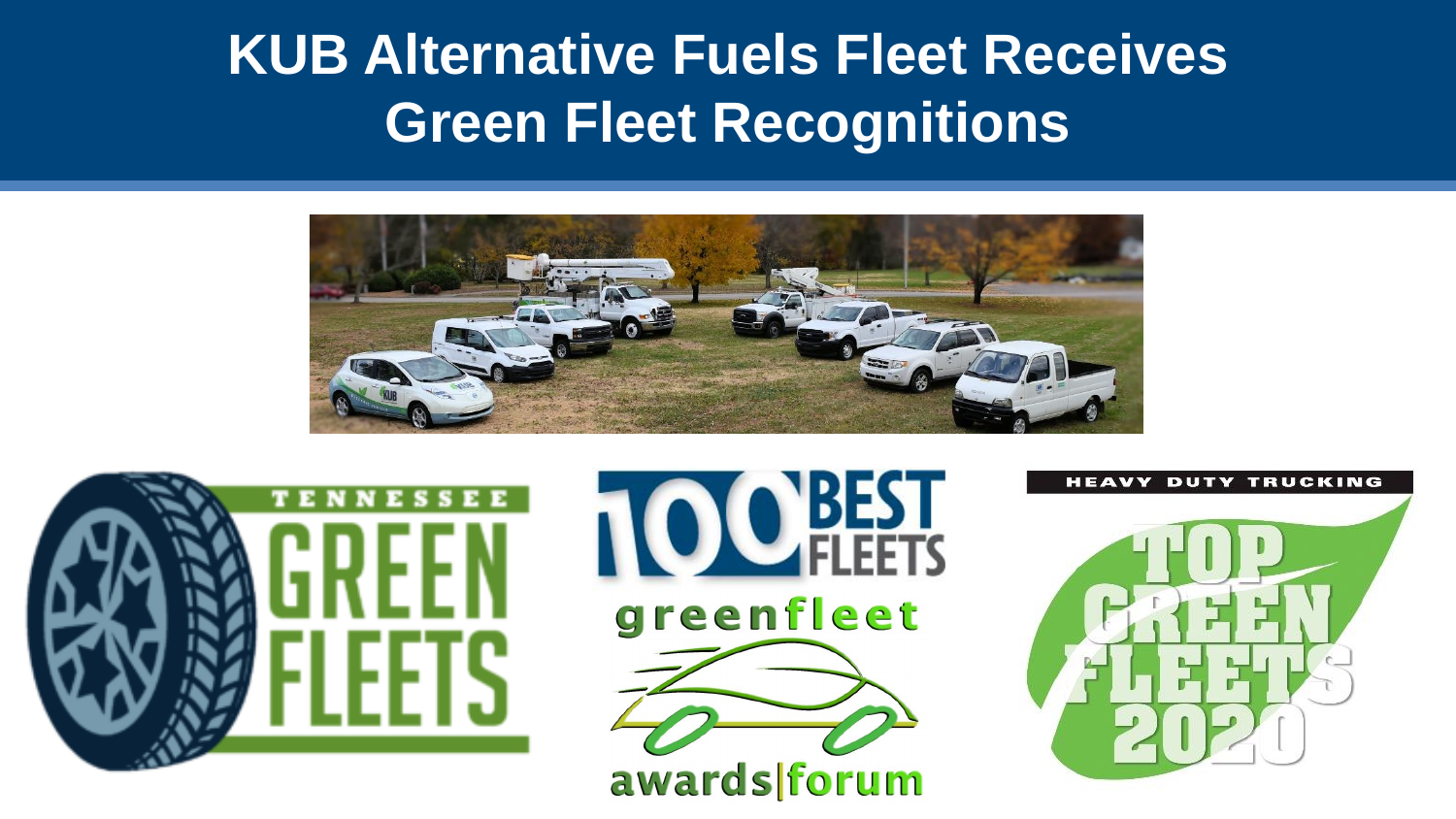### **KUB Receives Tennessee Sustainable Transportation Award for EV Rebate Program**





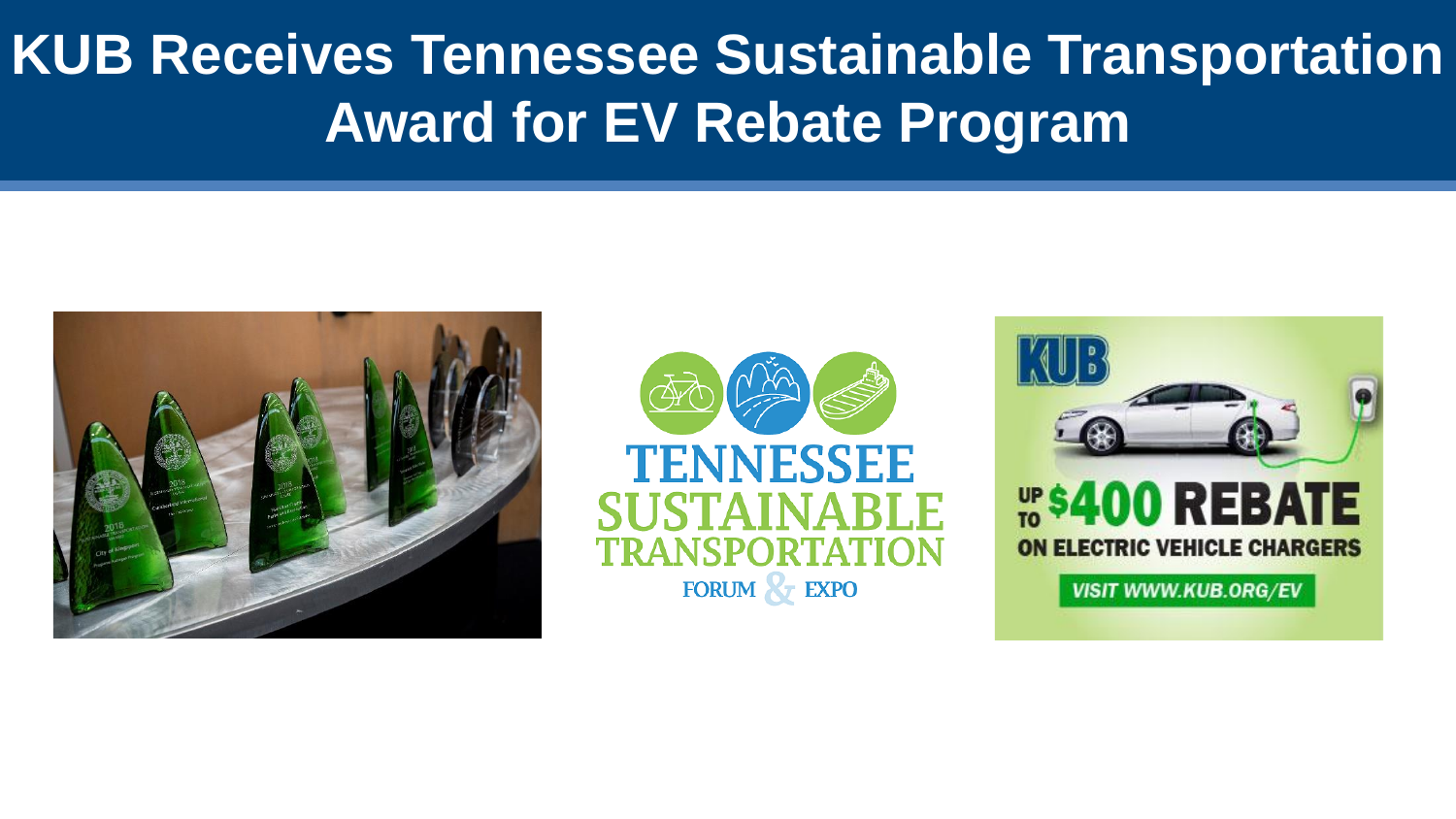**TVA Recognizes KUB Customer for Environmental Impact**

■**O-N Minerals** (Luttrell) Company ■Most Improved Carbon Emissions Category Winner





**Tennessee Valley Authority**